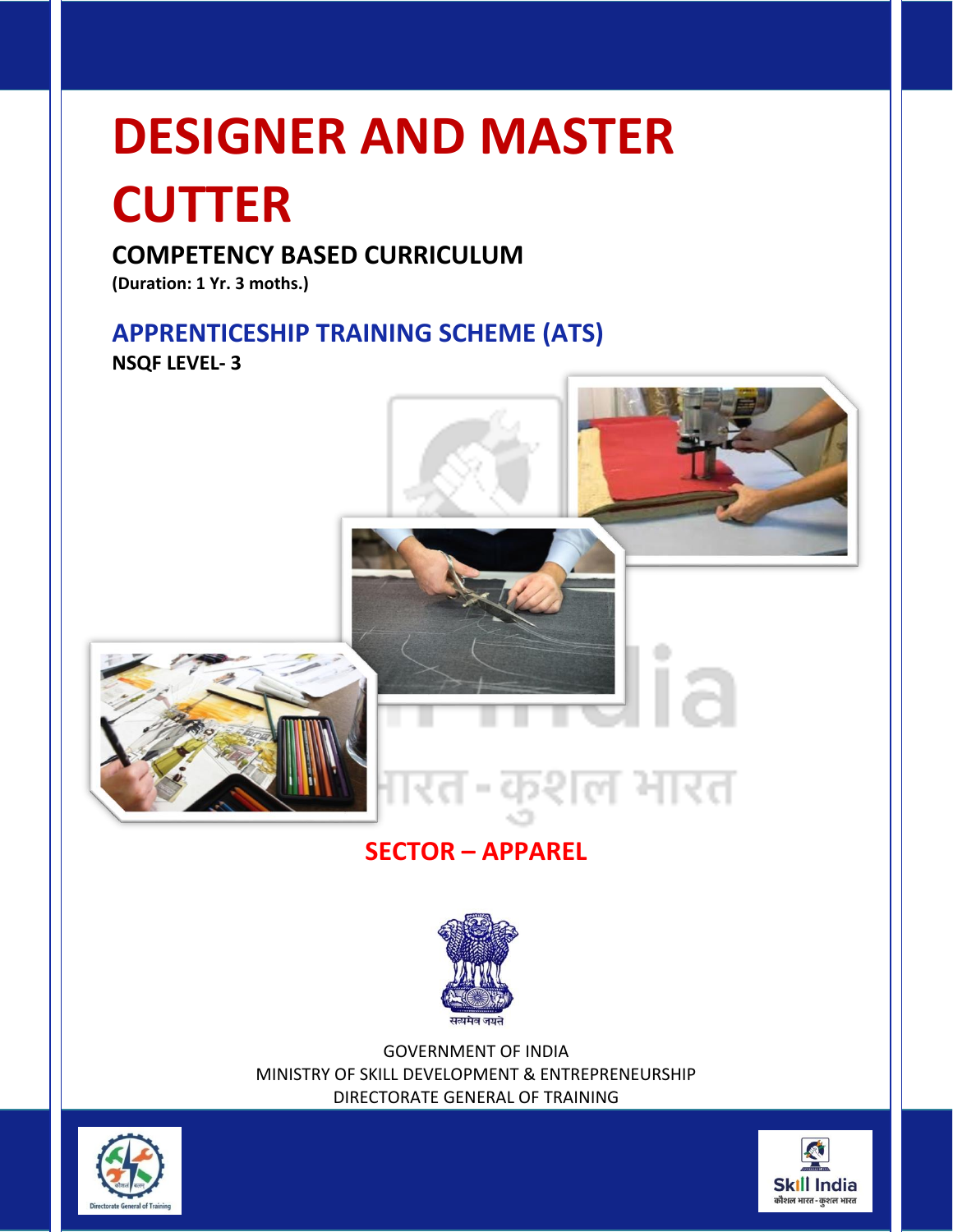## **DESIGNER AND MASTER CUTTER**

**(Revised in 2018)**

**APPRENTICESHIP TRAINING SCHEME (ATS)**

5555555

## Sk<sup>WSQF LEVEL - 3</sup><br>
1016 कोशल भारत-कुशल भारत

Developed By

Ministry of Skill Development and Entrepreneurship Directorate General of Training **CENTRAL STAFF TRAINING AND RESEARCH INSTITUTE** EN-81, Sector-V, Salt Lake City, Kolkata – 700 091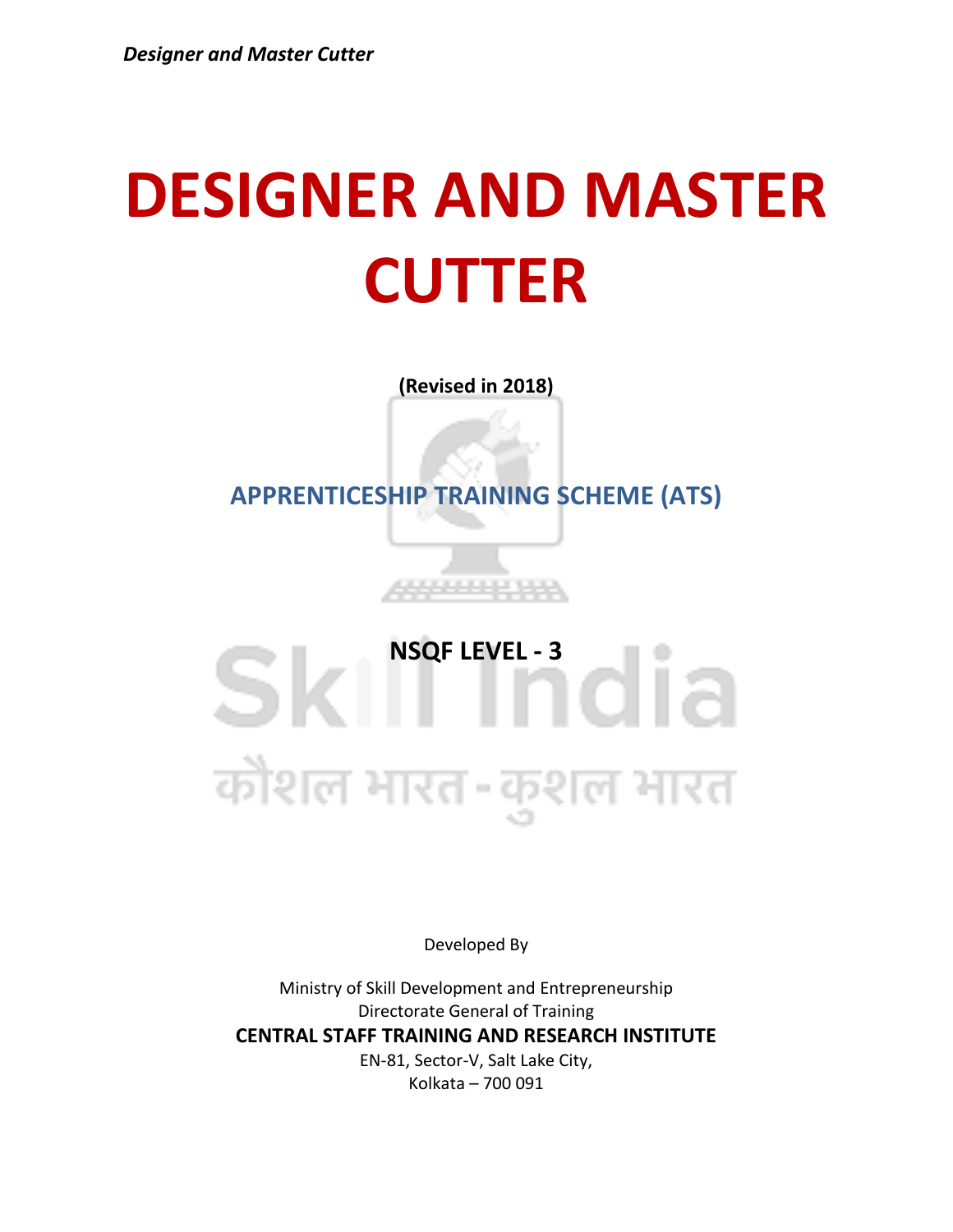The DGT sincerely express appreciation for the contribution of the Industry, State Directorate, Trade Experts and all others who contributed in revising the curriculum. Special acknowledgement to the following industries/organizations who have contributed valuable inputs in revising the curricula through their expert members:

- 1. APT DESIGN PVT. LTD
- 2. Orient Fashion Exports(India) Pvt. Ltd, Sector-7, Noida
- 3. Creative Cloth X, Sector-58,Noida
- 4. United Exim Pvt.Ltd., NOIDA
- 5. SHAHI Export House Pvt. Ltd. ,Noida
- 6. ATDC, Sector- 64, Noida
- 7. Campari Exports, Faridabad
- 8. Super House Pvt. Ltd., SECTOR-65. Noida
- 9. Blessing Export, Sector-02, Noida
- 10. Ishman International Export House , Noida

Special acknowledgement is expended by DGT to the following expert members who had contributed immensely in this curriculum.

#### **Co-ordinator for the course**:**S.S Meena, Training Officer, NVTI Noida.**

| SI. | <b>Name &amp; Designation</b>       | Organization                        | <b>Expert Group</b> |
|-----|-------------------------------------|-------------------------------------|---------------------|
| No. | Sh./Mr./Ms.                         |                                     | <b>Designation</b>  |
| 1.  | Shri L.N. Meena, Lecturer,          | Govt Of NCT, B.T.E.                 | Expert              |
|     | (Garment Fabrication                | Arya Bhatt institute of technology, |                     |
|     | Technology)                         | New Delhi                           |                     |
| 2.  | Shri Vijay Lecturer, (Fashion       | Govt Of NCT, B.T.E.                 | Expert              |
|     | Designing)                          | Kasturba Polytechnic,               |                     |
|     |                                     | New Delhi                           |                     |
| 3.  | Mr. Tushar                          | G.B International, Garment Export   | Expert              |
|     | <b>Assistant Production Manager</b> | House, Udyog Vihar, Gurugram        |                     |
|     |                                     | (Haryana)                           |                     |
| 4.  | Dr. Manjeet Singh                   | <b>IIT Delhi</b>                    | Expert              |
|     | Professor in Textile dept.          |                                     |                     |
| 5.  | Ms. Rinku, Training                 | <b>RVTI For Women Jaipur</b>        | Expert              |
|     | Officer(Dress Making)               |                                     |                     |
| 6.  | Ms. Japjee Kaur Kholi               | NIFT, Gandhi nagar, Gujrat          | Expert              |
|     | <b>Associate Professor</b>          |                                     |                     |
|     | <b>Fashion design Department</b>    |                                     |                     |
| 7.  | Pushpendra Singh                    | Apt design pvt. Ltd.                | Expert              |
|     |                                     | C-36, sector-2,                     |                     |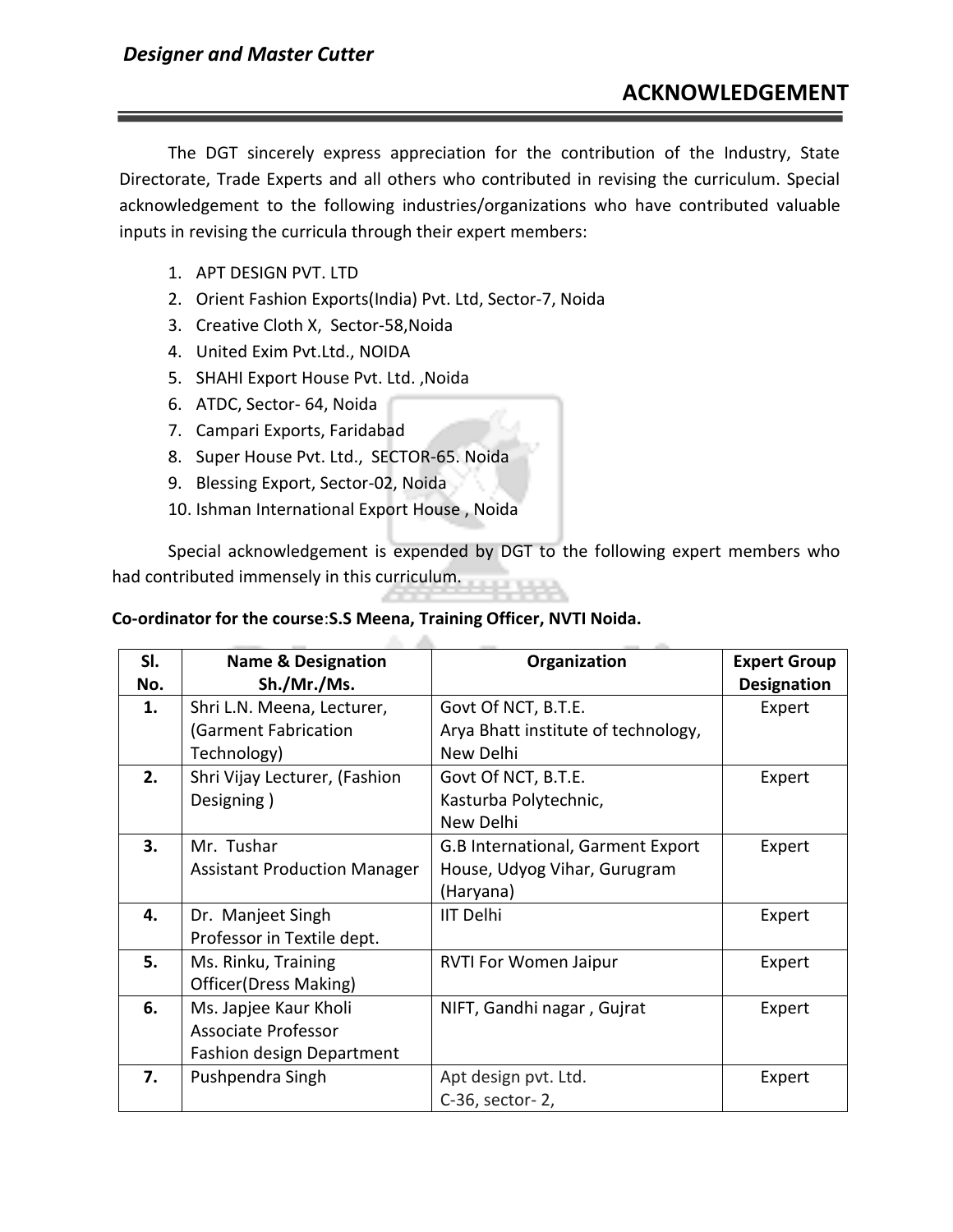|     |                         | Noida (u.p.) - 201301              |        |
|-----|-------------------------|------------------------------------|--------|
| 8.  | Ms. Mithlesh Bhati      | Vijaya Institute Of Fashion        | Expert |
|     | Faculty                 | Technology, Meret                  |        |
| 9.  | Suman Chakrvorti        | Compari Exports, Faridabad         | Expert |
|     | Divisional Merchandiser |                                    |        |
|     | Manager                 |                                    |        |
| 10. | Mr. G.S. Rawat          | Super House Pvt. Ltd., SECTOR-65.  | Expert |
|     | Maintains Manager       | Noida                              |        |
| 11. | Mr. Chabi Nath,         | United Exim Pvt.Ltd., NOIDA        | Expert |
|     | Maintains Manager       |                                    |        |
| 12. | Mr. Ram Narayan Thakur  | Orient Fashion Exports(India) Pvt. | Expert |
|     |                         | Ltd, Sector-7, Noida               |        |



# Skill India कौशल भारत-कुशल भारत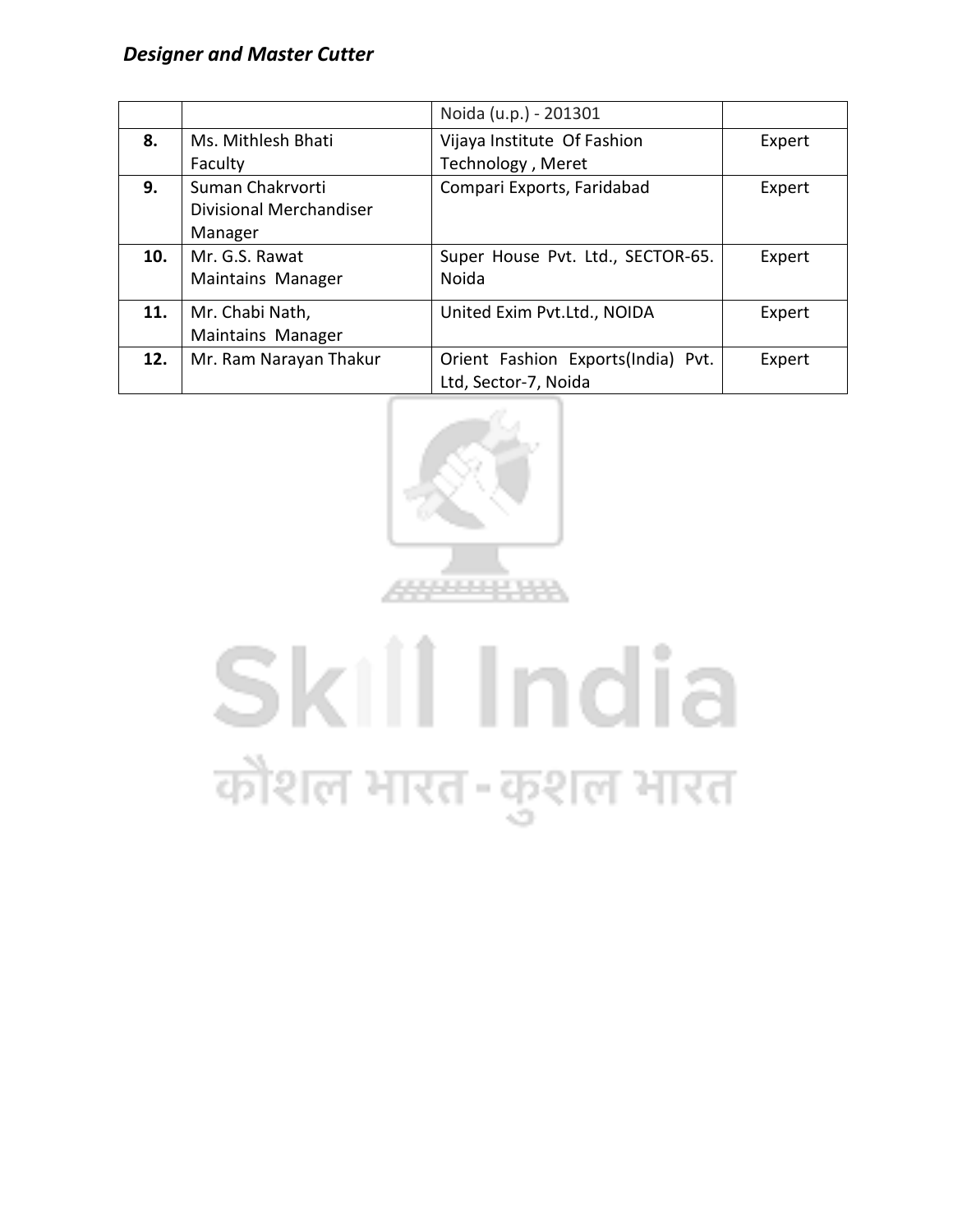| SI.<br>No. | <b>Topics</b>                                                 | Page No.  |
|------------|---------------------------------------------------------------|-----------|
| 1.         | Background                                                    | $1 - 2$   |
| 2.         | <b>Training System</b>                                        | $3 - 7$   |
| 3.         | <b>Job Role</b>                                               | 8         |
| 4.         | NSQF Level Compliance                                         | 9         |
| 5.         | <b>General Information</b>                                    | 10        |
| 6.         | Learning Outcome                                              | 11        |
| 7.         | Learning Outcome with Assessment Criteria                     | $12 - 13$ |
| 8.         | Syllabus                                                      | $14 - 16$ |
| 9.         | Syllabus - Core Skill<br>9.1 Core Skill - Employability Skill | $17 - 20$ |
| 10.        | Details of Competencies (On-Job Training)                     | 21        |
| 11.        | List of Trade Tools & Equipment Basic Training - Annexure I   | $22 - 25$ |
| 12.        | Format for Internal Assessment - Annexure II<br>ALC: UNK      | 26        |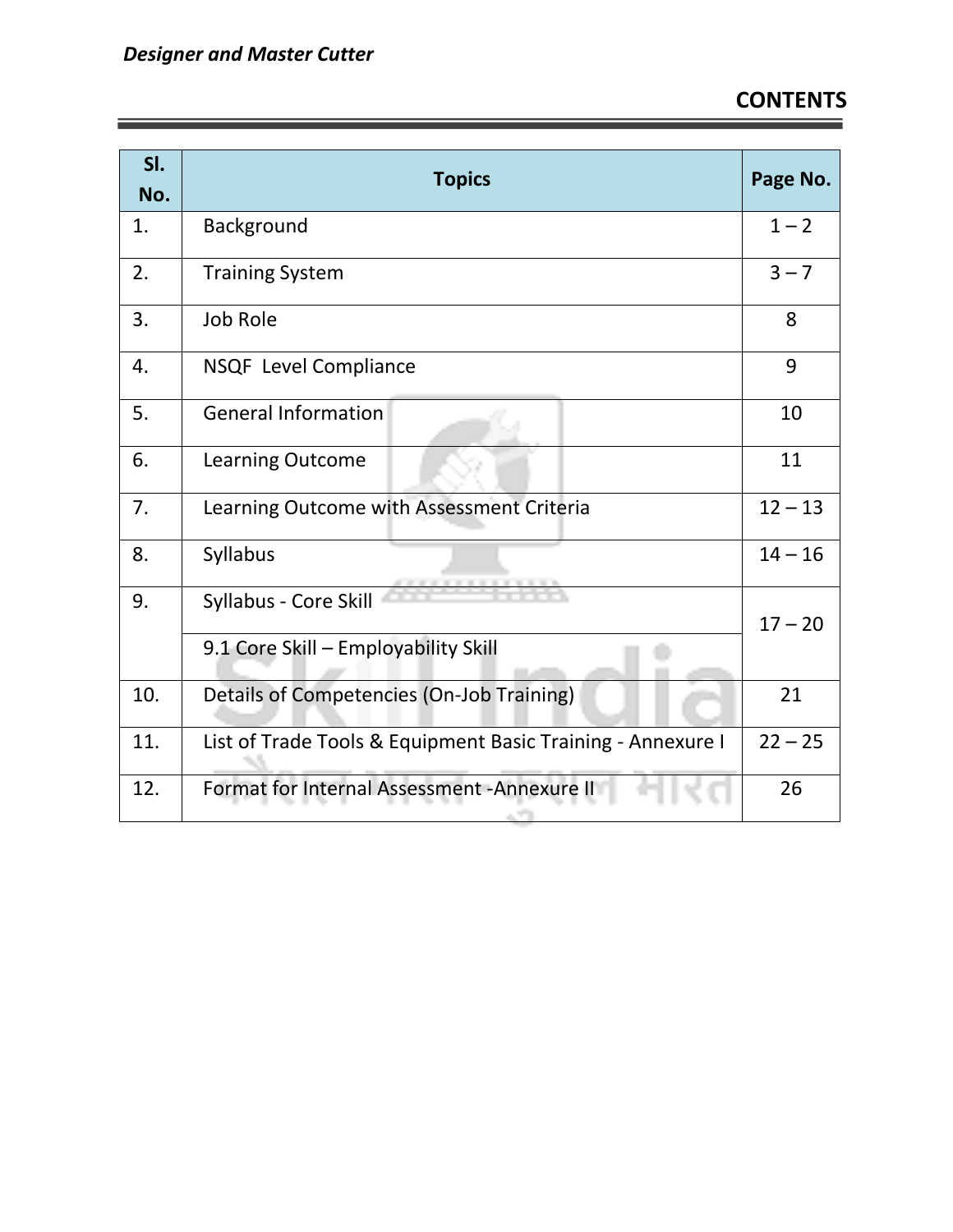## **1.1 Apprenticeship Training Scheme under Apprentice Act 1961**

The Apprentices Act, 1961 was enacted with the objective of regulating the programme of training of apprentices in the industry by utilizing the facilities available therein for imparting on-the-job training. The Act makes it obligatory for employers in specified industries to engage apprentices in designated trades to impart Apprenticeship Training on the job in industry to school leavers and person having National Trade Certificate(ITI pass-outs) issued by National Council for Vocational Training (NCVT) to develop skilled manpower for the industry**.** There are four categories of apprentices namely**; trade apprentice, graduate, technician and technician (vocational) apprentices.** 

Qualifications and period of apprenticeship training of **trade apprentices** vary from trade to trade. The apprenticeship training for trade apprentices consists of basic training followed by practical training. At the end of the training, the apprentices are required to appear in a trade test conducted by NCVT and those successful in the trade tests are awarded the National Apprenticeship Certificate.

The period of apprenticeship training for graduate (engineers), technician (diploma holders and technician (vocational) apprentices is one year. Certificates are awarded on completion of training by the Department of Education, Ministry of Human Resource Development.

## **1.2 Changes in Industrial Scenario**

Recently we have seen huge changes in the Indian industry. The Indian Industry registered an impressive growth during the last decade and half. The number of industries in India have increased manifold in the last fifteen years especially in services and manufacturing sectors. It has been realized that India would become a prosperous and a modern state by raising skill levels, including by engaging a larger proportion of apprentices, will be critical to success; as will stronger collaboration between industry and the trainees to ensure the supply of skilled workforce and drive development through employment. Various initiatives to build up an adequate infrastructure for rapid industrialization and improve the industrial scenario in India have been taken.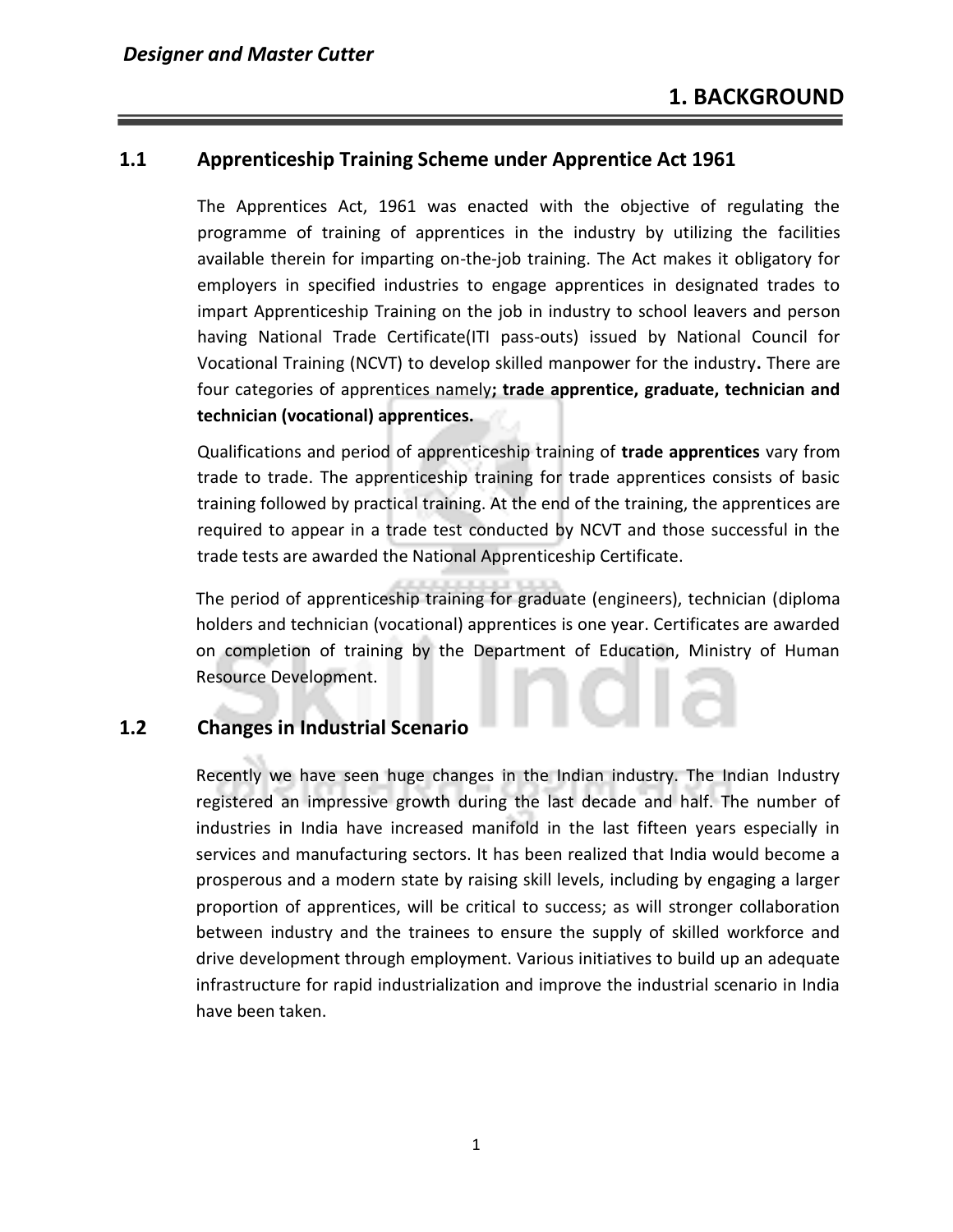## **1.3 Reformation**

The Apprentices Act, 1961 has been amended and brought into effect from 22<sup>nd</sup> December, 2014 to make it more responsive to industry and youth. Key amendments are as given below:

- Prescription of number of apprentices to be engaged at establishment level instead of trade-wise.
- Establishment can also engage apprentices in optional trades which are not designated, with the discretion of entry level qualification and syllabus.
- Scope has been extended also to non-engineering occupations.
- Establishments have been permitted to outsource basic training in an institute of their choice.
- The burden of compliance on industry has been reduced significantly.

\*\*\*\*\*\*\*\*\*

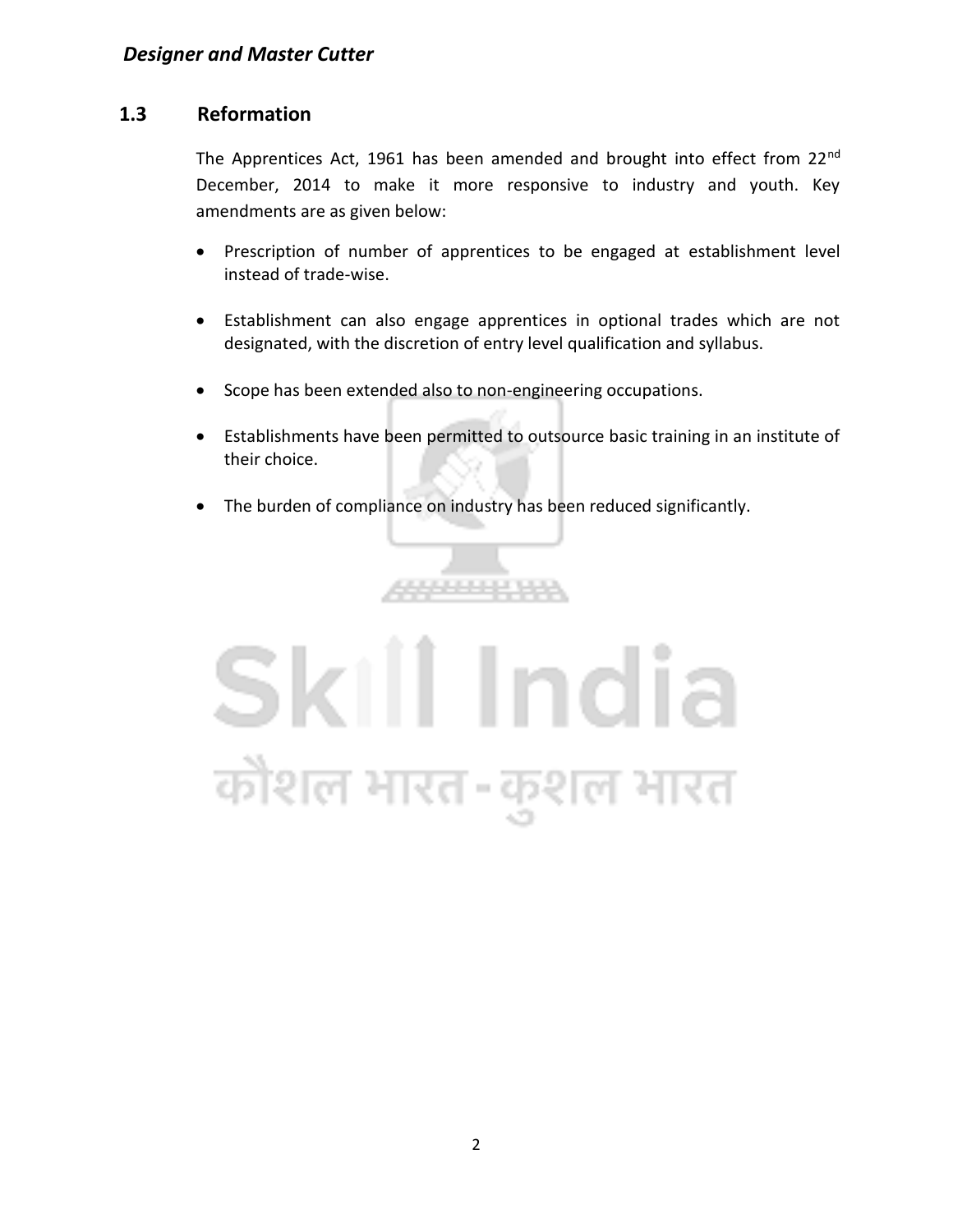## **2.1 GENERAL**

Directorate General of Training (DGT) under Ministry of Skill Development & Entrepreneurship offers range of vocational training courses catering to the need of different sectors of economy/ Labour market. The vocational training programmes are delivered under aegis of National Council of Vocational Training (NCVT). Craftsman Training Scheme (CTS) and Apprenticeship Training Scheme (ATS) are two pioneer programmes of NCVT for propagating vocational training.

Cutting and Sewing Machine Operator trade under ATS is one of the most popular courses delivered nationwide through different industries. The course is of one year three months duration (01 Block of 15 months duration including basic training). It mainly consists of Domain area and Core area. In the Domain area Trade Theory & Practical impart professional skills and knowledge, while Core area - Employability Skills imparts requisite core skills & knowledge and life skills. After passing out the training programme, the trainee is being awarded National Apprenticeship Certificate (NAC) by NCVT having worldwide recognition.

### **Broadly candidates need to demonstrate that they are able to:**

- Read & interpret technical parameters/document, plan and organize work processes, identify necessary materials and tools;
- Perform task with due consideration to safety rules, accident prevention regulations and environmental protection stipulations;
- Apply professional skill, knowledge, core skills & employability skills while performing jobs and solve problem during execution.
- Check the job/assembly as per drawing for functioning, identify and rectify errors in job/assembly.
- Document the technical parameters related to the task undertaken.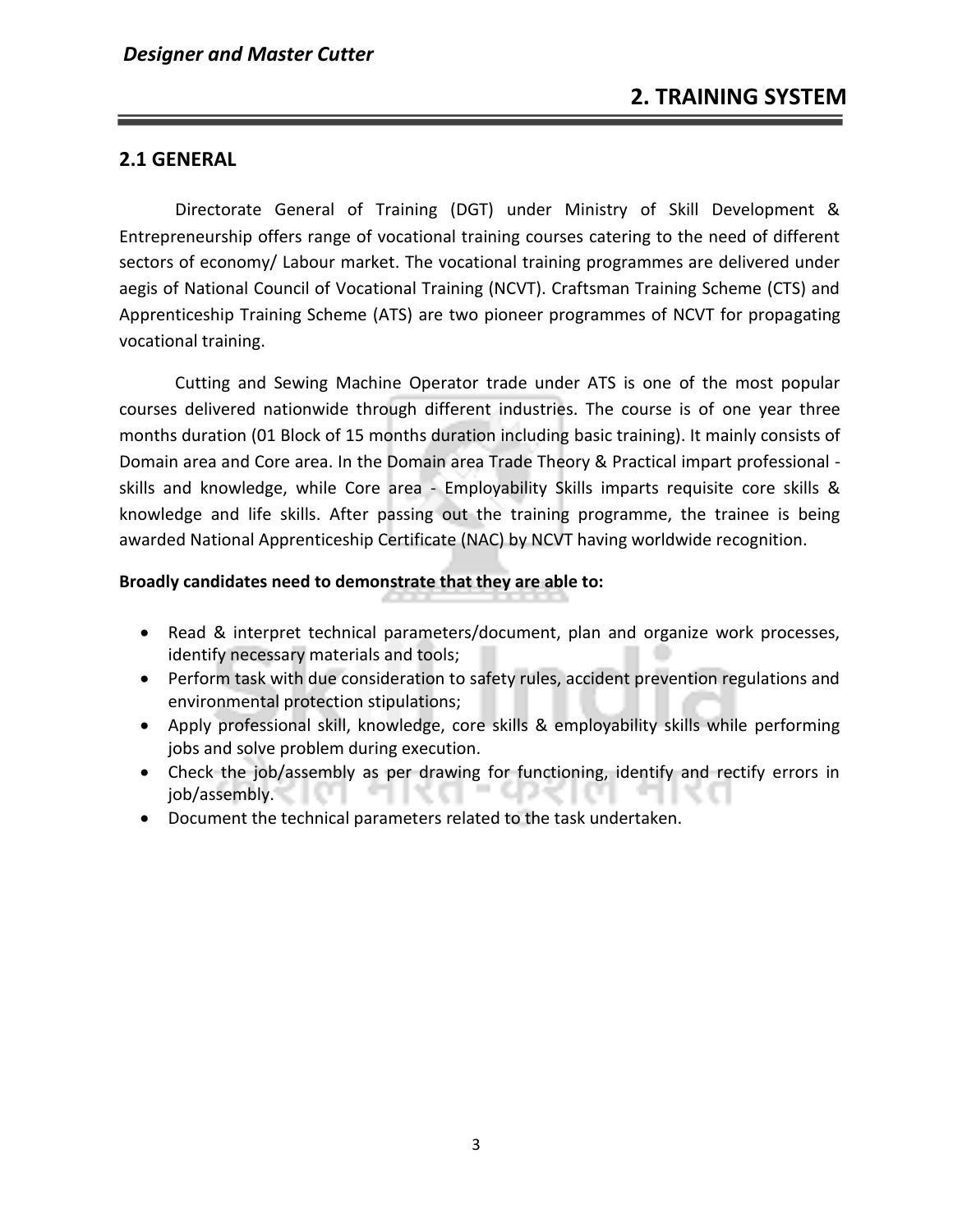## **2.2 CAREER PROGRESSION PATHWAYS**:

• Indicative pathways for vertical mobility.



## **2.3 COURSE STRUCTURE:**

Table below depicts the distribution of training hours across various course elements during a period of one year (*Basic Training and On-Job Training*): -

## **Total training duration details: -**

| Time<br>(in months)       | $1 - 3$ | $4 - 15$    |
|---------------------------|---------|-------------|
| <b>Basic Training</b>     | Block-1 | -----       |
| <b>Practical Training</b> | ----    | $Block - I$ |
| (On - job training)       |         |             |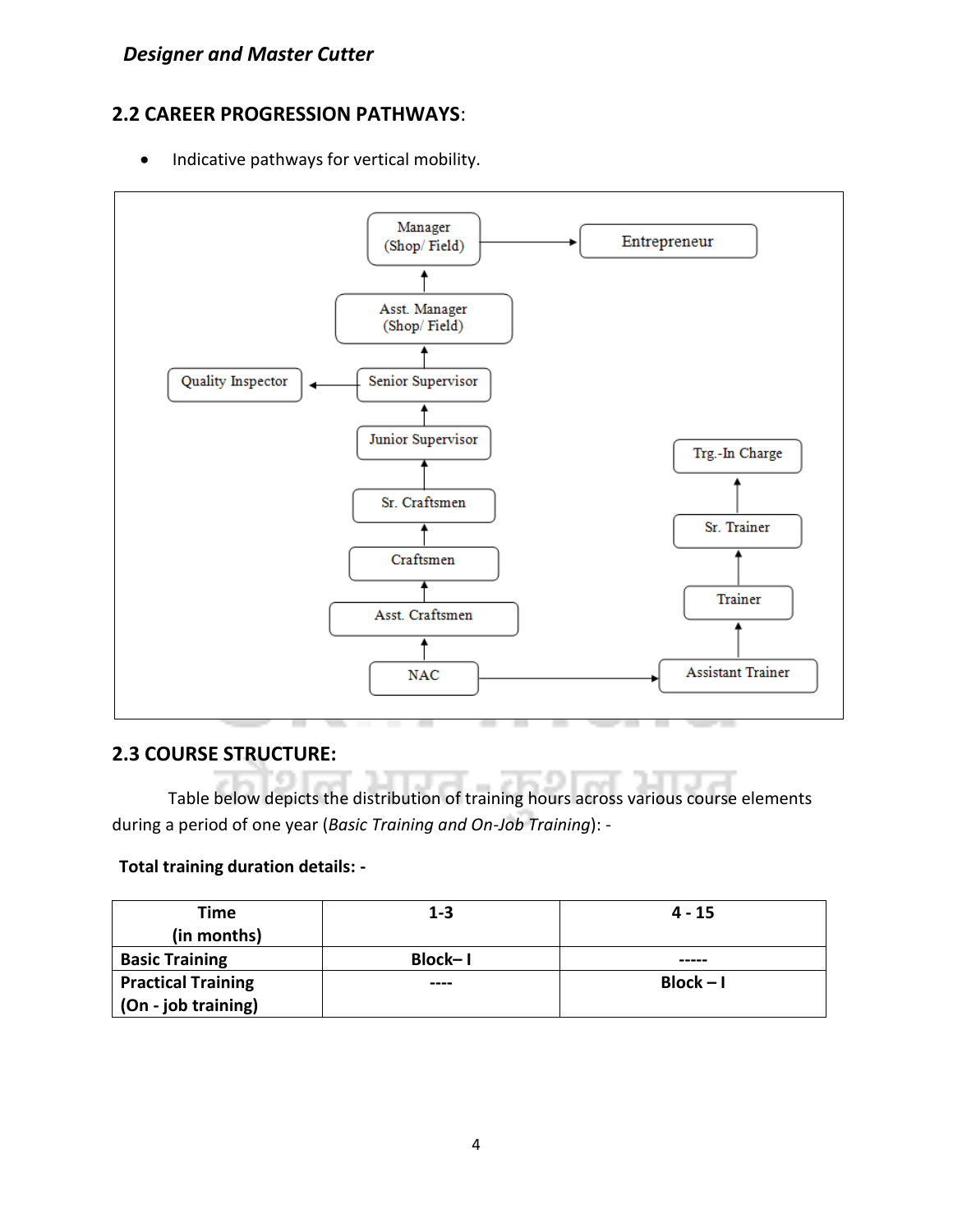## **A. Basic Training**

For 02 yrs. Course (Non-Engg.):- **Total 03 months:** 03 months in 1styr.only For 01 yr. Course (Non-Engg):- **Total 03 months:** 03 months in 1st yr.

| SI.<br>No.    | <b>Course Element</b>                        | <b>Total Notional Training</b><br>Hours (For 01 yr. Course) |
|---------------|----------------------------------------------|-------------------------------------------------------------|
| 1             | Professional Skill (Trade Practical)         | 270                                                         |
| $\mathcal{P}$ | Professional Knowledge (Trade Theory)        | 120                                                         |
| 3             | <b>Employability Skills</b>                  | 110                                                         |
|               | <b>Total (including Internal Assessment)</b> | 500                                                         |

### **B. On-Job Training:-**

For 01 yr. Course (Non-Engg.) :-( **Total 12 months**)

Notional Training Hours for On-Job Training: 2080 Hrs.

### **C. Total training hours:-**

| <b>Duration</b>                | <b>Basic Training</b> | <b>On-Job Training</b> | <b>Total</b> |
|--------------------------------|-----------------------|------------------------|--------------|
| For 02 yrs. Course (Non-Engg.) | 1000 hrs.             | 3140 hrs.              | 4140 hrs.    |
| For 01 yr. Course (Non-Engg.)  | 500 hrs.              | 2080 hrs.              | 2580 hrs.    |

ारत-कशल भारत

## **D. On-Job Training:-**

Notional Training Hours for On-Job Training: 2080 Hrs.

## **2.4 ASSESSMENT & CERTIFICATION:**

The trainee will be tested for his skill, knowledge and attitude during the period of course and at the end of the training programme as notified by Govt of India from time to time. The Employability skills will be tested in first two semesters only.

a) The **Internal assessment** during the period of training will be done by **Formative assessment method** by testing for assessment criteria listed against learning outcomes. The training institute have to maintain individual *trainee portfolio* as detailed in assessment guideline. The marks of internal assessment will be as per the template (Annexure – II).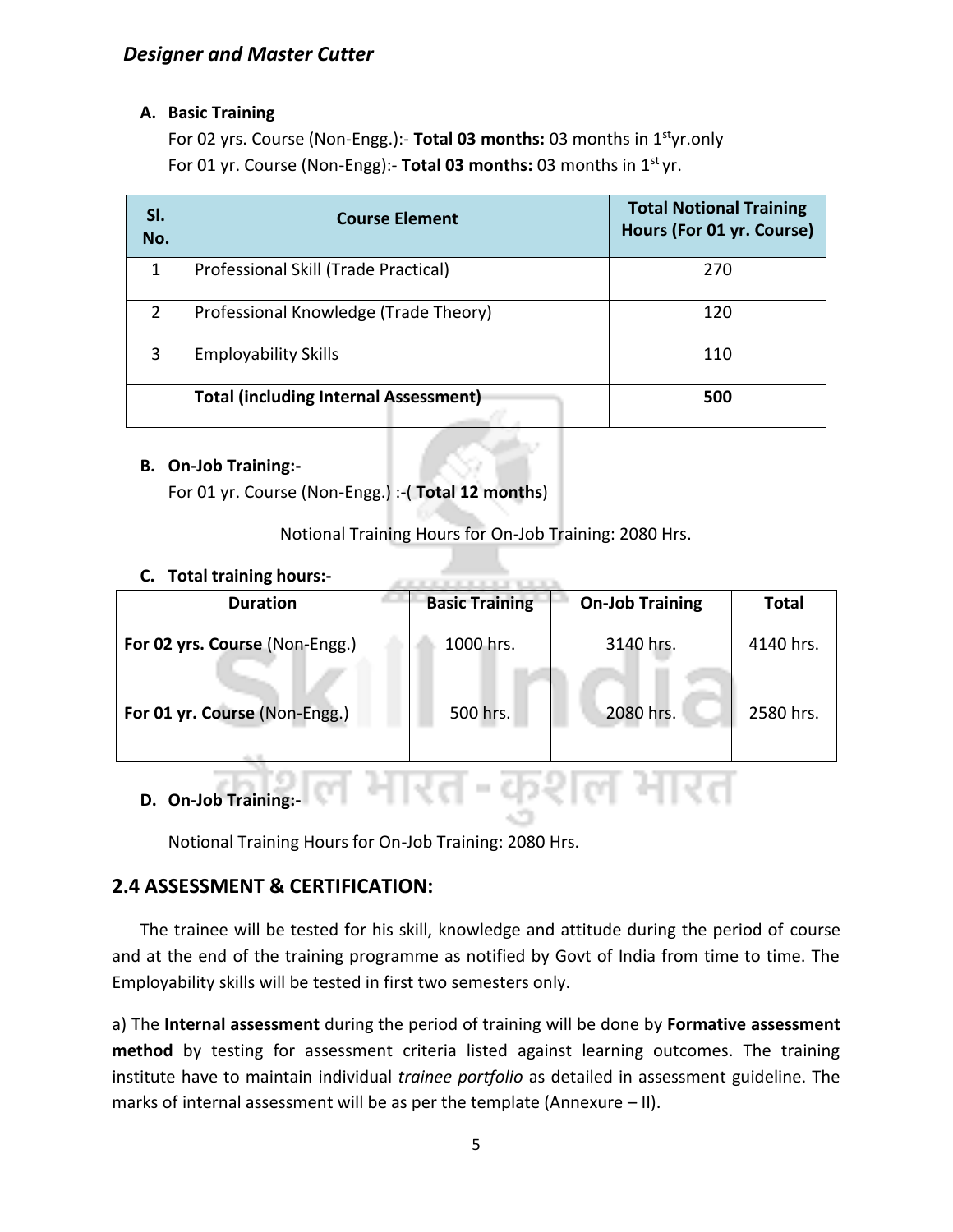b) The final assessment will be in the form of summative assessment method. The All India Trade Test for awarding NAC will be conducted by NCVT on completion of course as per guideline of Govt of India. The pattern and marking structure is being notified by govt of India from time to time. **The learning outcome and assessment criteria will be basis for setting question papers for final assessment. The examiner during final examination will also check**  individual trainee's profile as detailed in assessment guideline before giving marks for practical examination.

## **2.4.1 PASS REGULATION**

The minimum pass percent for Practical is 60% & minimum pass percent for Theory subjects 40%. The candidate pass in each subject conducted under all India trade test.

### **2.4.2 ASSESSMENT GUIDELINE**

Appropriate arrangements should be made to ensure that there will be no artificial barriers to assessment. The nature of special needs should be taken into account while undertaking assessment. Due consideration should be given while assessing for team work, avoidance/reduction of scrap/wastage and disposal of scarp/wastage as per procedure, behavioral attitude, sensitivity to environment and regularity in training. The sensitivity towards OSHE and self-learning attitude are to be considered while assessing competency.

Assessment will be evidence based comprising the following:

- Job carried out in labs/workshop
- Record book/ daily diary
- Answer sheet of assessment
- Viva-voce
- Progress chart
- Attendance and punctuality
	- **Assignment**
	- Project work

Evidences of internal assessments are to be preserved until forthcoming semester examination for audit and verification by examination body. The following marking pattern to be adopted while assessing: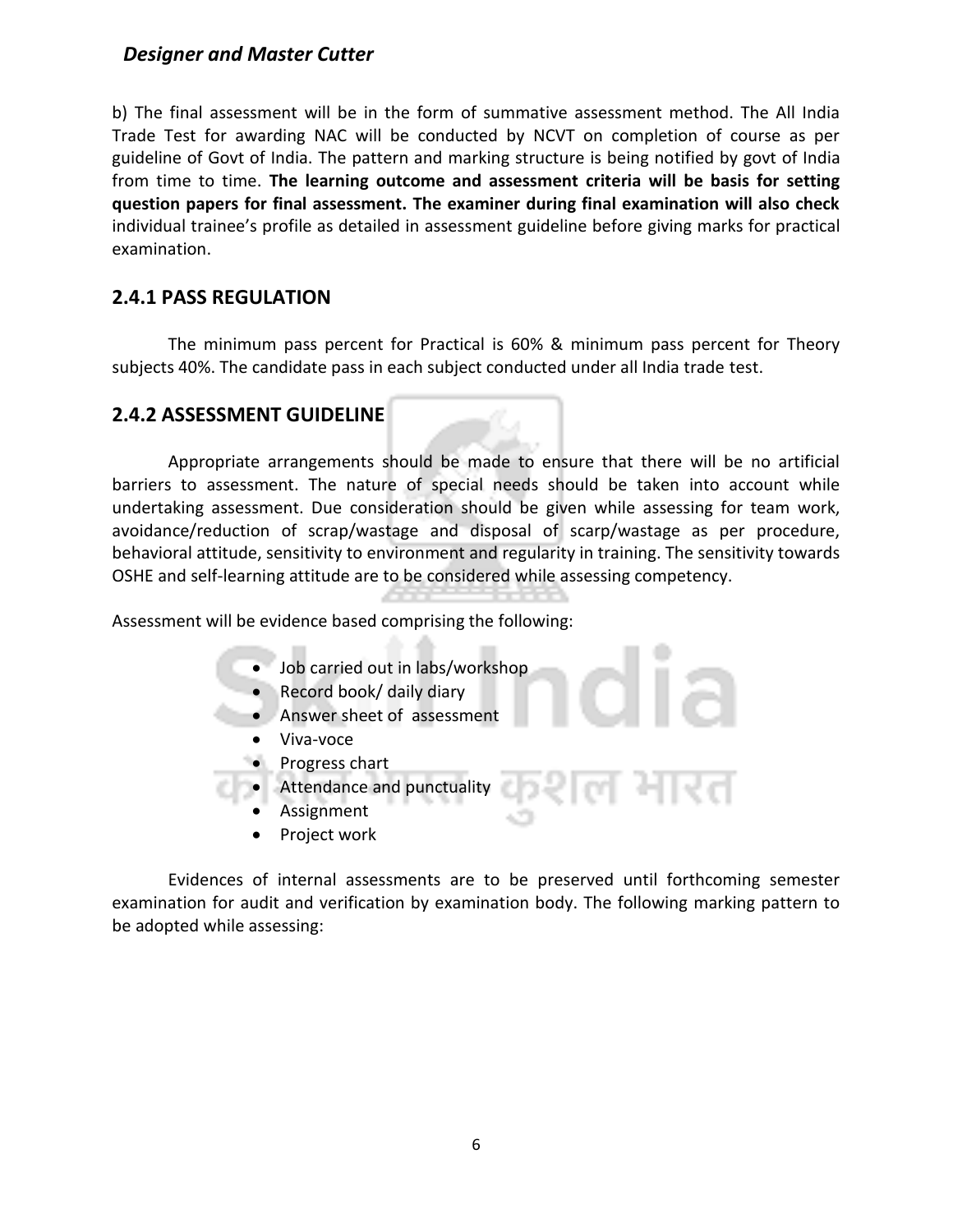| <b>Performance Level</b>                                                                                                                                                                                                                                                                 | <b>Evidence</b>                                                                                                                                                                                                                                                                                                                                                                                               |
|------------------------------------------------------------------------------------------------------------------------------------------------------------------------------------------------------------------------------------------------------------------------------------------|---------------------------------------------------------------------------------------------------------------------------------------------------------------------------------------------------------------------------------------------------------------------------------------------------------------------------------------------------------------------------------------------------------------|
| (a) Weightage in the range of 60 -75% to be allotted during assessment                                                                                                                                                                                                                   |                                                                                                                                                                                                                                                                                                                                                                                                               |
| For performance in this grade, the candidate<br>with occasional guidance and showing due<br>regard for safety procedures and practices,<br>has produced work which demonstrates<br>attainment of an acceptable standard of<br>craftsmanship.                                             | Demonstration of good skill in the use of<br>$\bullet$<br>hand tools, machine tools and workshop<br>equipment<br>Below 70% tolerance dimension/accuracy<br>achieved while undertaking different work<br>with those demanded by the<br>component/job/set standards.<br>A fairly good level of neatness and<br>consistency in the finish<br>Occasional support in completing the<br>project/job.                |
| (b)Weightage in the range of above75% - 90% to be allotted during assessment                                                                                                                                                                                                             |                                                                                                                                                                                                                                                                                                                                                                                                               |
| For this grade, the candidate, with little<br>guidance and showing due regard for safety<br>procedures and practices, has produced<br>work which demonstrates attainment of a<br>reasonable standard of craftsmanship.                                                                   | • Good skill levels in the use of hand tools,<br>machine tools and workshop equipment<br>70-80% tolerance dimension/accuracy<br>achieved while undertaking different work<br>with those demanded by the<br>component/job/set standards.<br>A good level of neatness and consistency<br>in the finish<br>Little support in completing the<br>project/job                                                       |
| (c) Weightage in the range of above 90% to be allotted during assessment                                                                                                                                                                                                                 |                                                                                                                                                                                                                                                                                                                                                                                                               |
| performance in this<br>For<br>candidate, with minimal or no support in<br>organization and execution and with due<br>regard for safety procedures and practices,<br>has produced work which demonstrates<br>attainment<br>of<br>high<br>standard<br>$\mathsf{a}$<br>of<br>craftsmanship. | grade, the $\vert \bullet \vert$ High skill levels in the use of hand tools,<br>machine tools and workshop equipment<br>Above 80% tolerance dimension/accuracy<br>$\bullet$<br>achieved while undertaking different work<br>with those demanded by the<br>component/job/set standards.<br>• A high level of neatness and consistency in<br>the finish.<br>Minimal or no support in completing the<br>project. |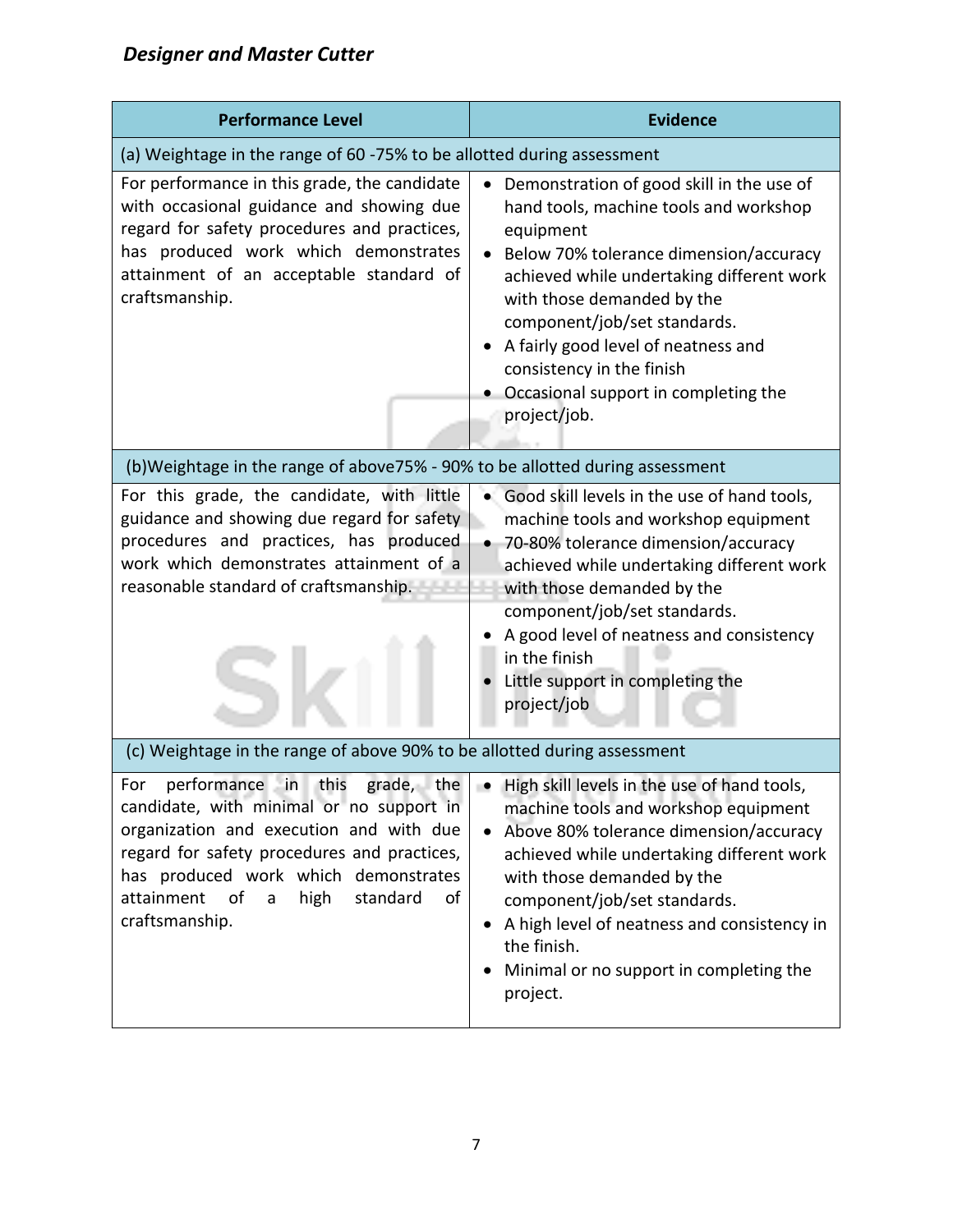#### **Brief description of Job roles:**

To create skilled work force for Self-Employment / Working in garment manufacturing Industry Designer and Master Cutter's role as –

**Dress Maker** stitches together parts of women's garments such as dresses, blouses, jumpers, brassieres, etc., according to instructions of Master Cutter. Stitches together parts by hand and machine. Inserts inner material, makes embroidery work, button-holes, etc., and attaches lining, lace, button, etc. Carries out alteration as directed. May press garments and supervise work of Sewer, Hand.

**Master Cutter (Garments)** measures customers and cuts parts of garment from cloth for making garment of required size and style. Measures customers for size with inch-tape and records measurements. Cuts out paper patterns with given measurements. Places patterns on cloth and marks around with pencil. Cuts various parts along marked lines and gives them for stitching. Supervises stitching and making of garments. Tries garment, when prepared, on customer and marks with chalk any alterations to be made. Supervises making and finishing work and finally fits garment on customer.

Textile, Leather and Related Pattern Makers and Cutters, Other include workers who make patterns and mark and cut textile, leather and other materials in the manufacture of garments, gloves and miscellaneous products not elsewhere classified.

#### **Reference NCO:**

- i) 7532:0100 **-** Designer (Garment)
- ii) 7532.0600 **-** Master Cutter (Garment)
- iii) 7532.9900 **-** Garment and Related Pattern Makers and Cutters, Other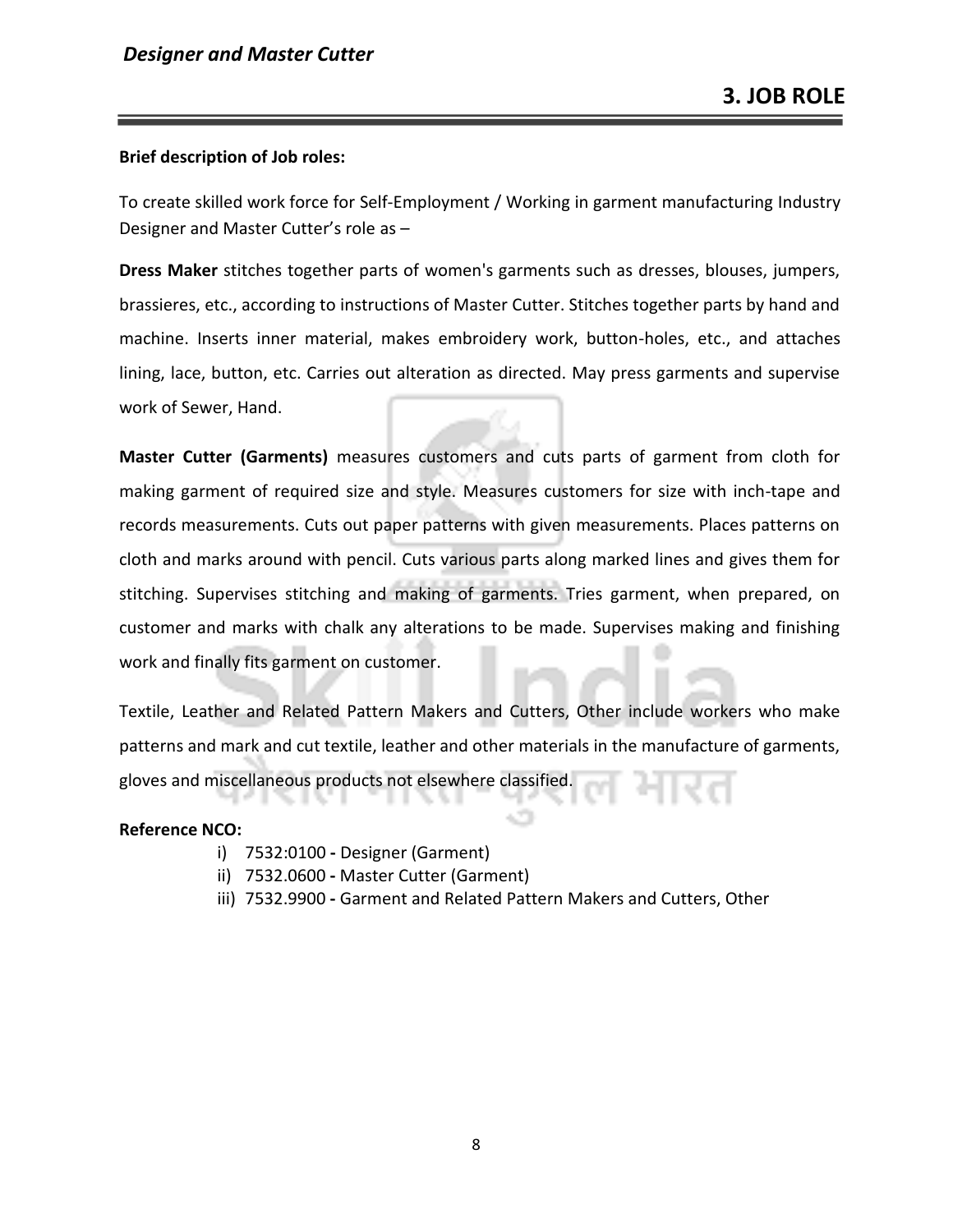NSQF level for DESIGNER AND MASTER CUTTER trade under ATS: **Level 3**

As per notification issued by Govt. of India dated- 27.12.2013 on National Skill Qualification Framework total 10 (Ten) Levels are defined.

Each level of the NSQF is associated with a set of descriptors made up of five outcome statements, which describe in general terms, the minimum knowledge, skills and attributes that a learner needs to acquire in order to be certified for that level.

Each level of the NSQF is described by a statement of learning outcomes in five domains, known as level descriptors. These five domains are:

- a. Process
- b. Professional knowledge,
- c. Professional skill,
- d. Core skill and
- e. Responsibility.

The Broad Learning outcome of DESIGNER AND MASTER CUTTER trade under ATS mostly matches with the Level descriptor at Level- 3.

The NSQF level-3 descriptor is given below:

| <b>Level</b> | <b>Process</b><br><b>Required</b>                                                                                        | <b>Professional</b><br><b>Knowledge</b>                                          | <b>Professional</b><br><b>Skill</b>                                                                                   | <b>Core Skill</b>                                                                                                                                                                                                               | <b>Responsibility</b>                                                             |
|--------------|--------------------------------------------------------------------------------------------------------------------------|----------------------------------------------------------------------------------|-----------------------------------------------------------------------------------------------------------------------|---------------------------------------------------------------------------------------------------------------------------------------------------------------------------------------------------------------------------------|-----------------------------------------------------------------------------------|
| Level 3      | Person may<br>carry<br>out a job<br>which<br>may require<br>limited range<br>of activities<br>routine and<br>predictable | Basic facts,<br>process and<br>principle<br>applied in<br>trade of<br>employment | Recall and<br>demonstrate<br>practical<br>skill, routine<br>and<br>repetitive in<br>narrow<br>range of<br>application | Communication<br>written and oral, supervision<br>with minimum<br>required clarity,<br>skill of basic<br>arithmetic and<br>algebraic<br>principles,<br>person al<br>banking, basic<br>understanding<br>of social and<br>natural | Under close<br>Some<br>Responsibility<br>for own<br>work within<br>defined limit. |
|              |                                                                                                                          |                                                                                  |                                                                                                                       | environment                                                                                                                                                                                                                     |                                                                                   |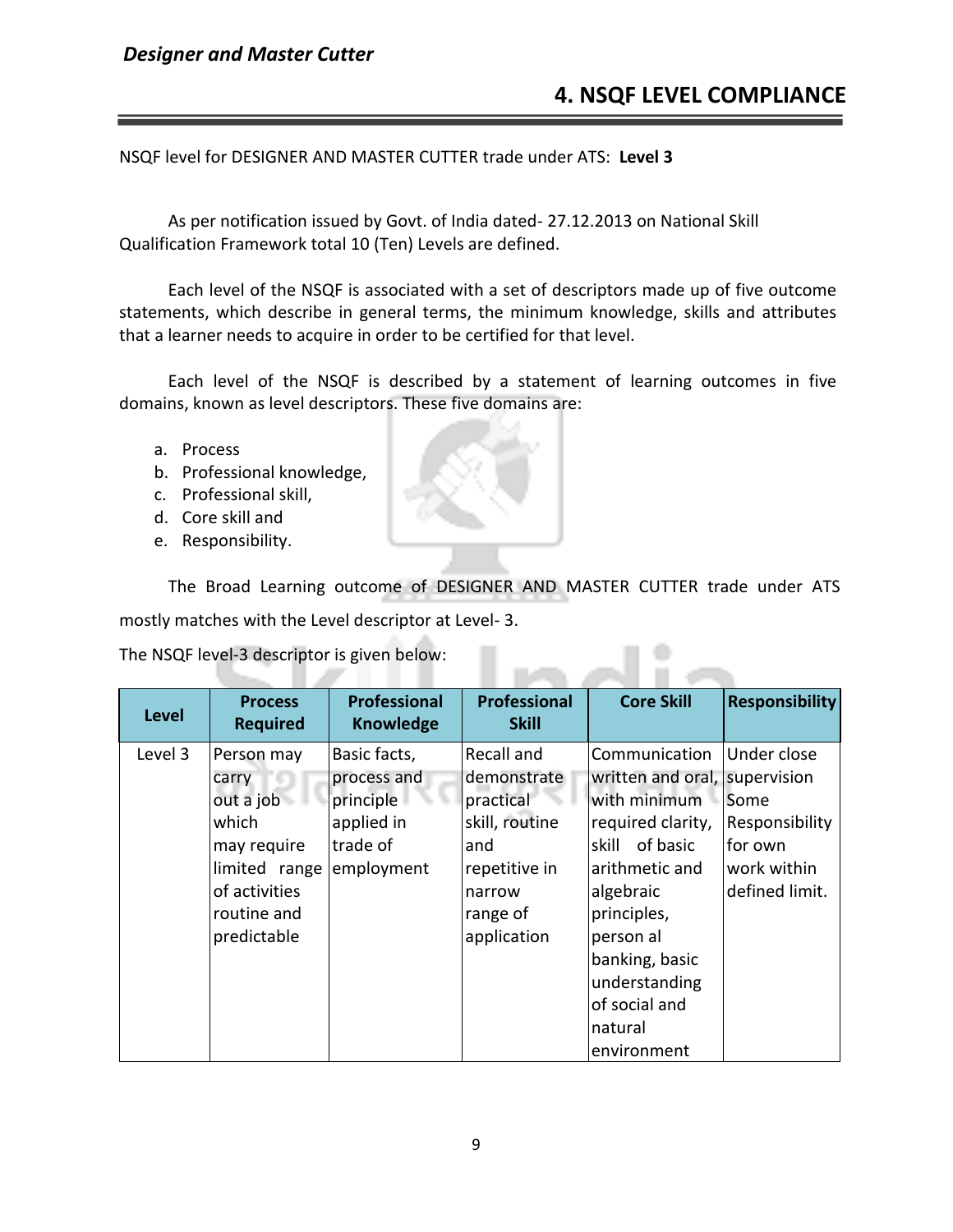## **5. GENERAL INFORMATION**

| <b>Name of the Trade</b>                                                                   | <b>DESIGNER AND MASTER CUTTER</b>                                                                                                                                                               |
|--------------------------------------------------------------------------------------------|-------------------------------------------------------------------------------------------------------------------------------------------------------------------------------------------------|
| <b>NCO - 2015</b>                                                                          | 7532.0100, 7532.0600, 7532.9900                                                                                                                                                                 |
| <b>NSQF Level</b>                                                                          | Level $-3$                                                                                                                                                                                      |
| <b>Duration of Apprenticeship</b><br><b>Training</b><br>(Basic Training + On-Job Training) | 3 months+ One year (01 Block of 15 months duration<br>including basic training).                                                                                                                |
| <b>Duration of Basic Training</b>                                                          | a) Block $-I$ : 3 months<br><b>Total duration of Basic Training: 3 months</b>                                                                                                                   |
| <b>Duration of On-Job Training</b>                                                         | a) Block-I: 12 months<br><b>Total duration of Practical Training: 12 months</b>                                                                                                                 |
| <b>Entry Qualification</b>                                                                 | Passed 8th class examination under 10+2 system of<br>education or its equivalent.                                                                                                               |
| <b>Selection of Apprenticeship</b>                                                         | The apprentices will be selected as per Apprenticeship Act<br>amended time to time.                                                                                                             |
| <b>Instructors Qualification for</b><br><b>Basic Training</b>                              | As per ITI instructors qualifications as amended time to time<br>for the specific trade.                                                                                                        |
| <b>Infrastructure for basic</b><br>training                                                | As per related trade of ITI.                                                                                                                                                                    |
| <b>Examination</b>                                                                         | The internal examination/assessment will be held on<br>completion of each block.<br>Final examination for all subjects will be held at the end of<br>course and same will be conducted by NCVT. |
| <b>Rebate to Ex-ITI Trainees</b>                                                           | 03 months                                                                                                                                                                                       |
| <b>CTS trades eligible for</b><br><b>Designer and Master Cutter</b>                        | <b>Cutting and Tailoring</b><br><b>Cutting and Sewing</b>                                                                                                                                       |

#### *Note:*

• *Industry may impart training as per above time schedule for different block, however this is not fixed. The industry may adjust the duration of training considering the fact that all the components under the syllabus must be covered. However the flexibility should be given keeping in view that no safety aspects is compromised.*

cт

• *For imparting Basic Training the industry to tie-up with ITIs having such specific trade and affiliated to NCVT.*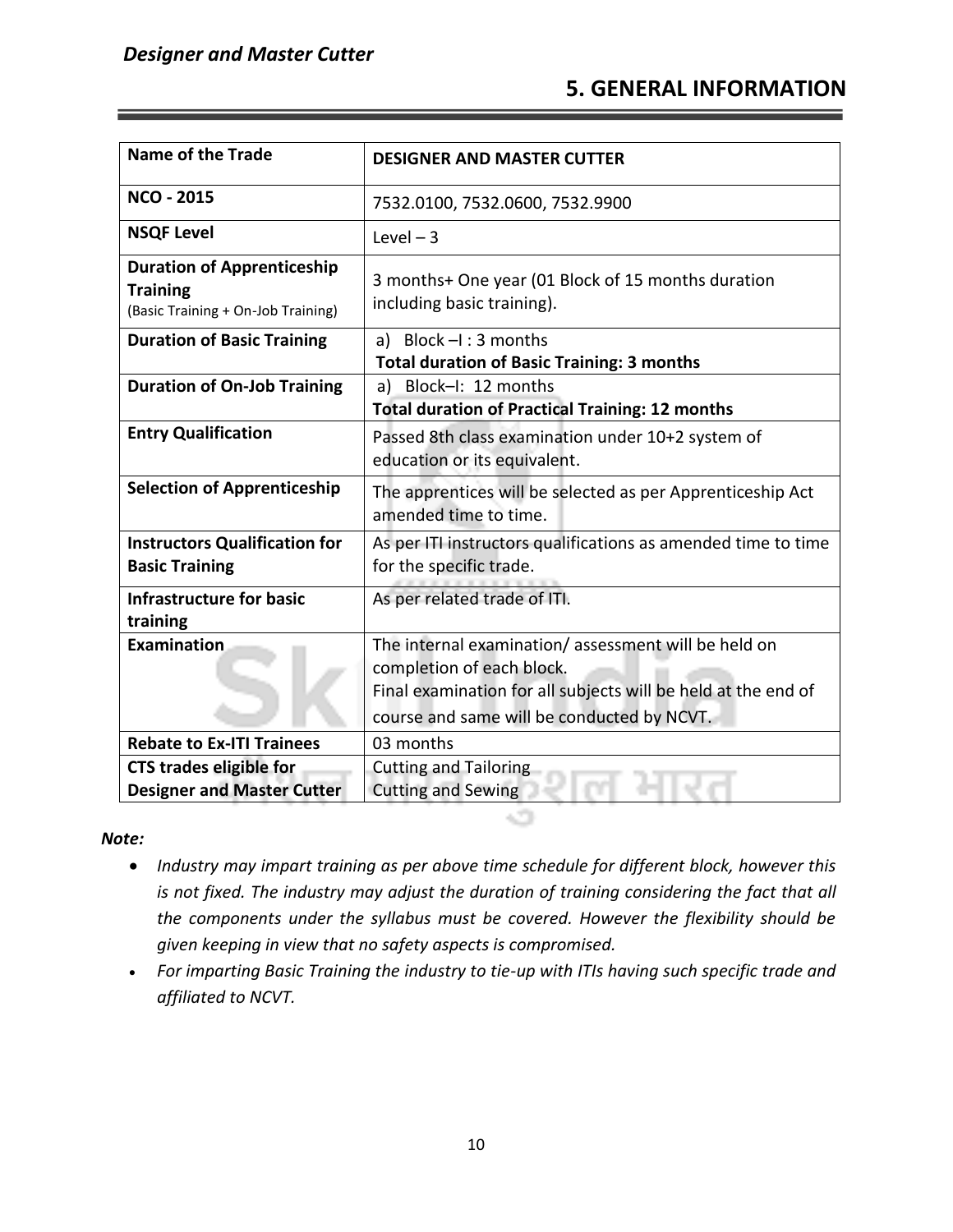## **6.1 GENERIC LEARNING OUTCOME**

The following are minimum broad Common Occupational Skills/ Generic Learning Outcome after completion of the Cutting and Sewing Machine Operator course of 01 year 03 months duration under ATS.

#### **Block I:-**

- 1. Recognize & comply safe working practices, environment regulation and housekeeping.
- 2. Select and ascertain measuring instrument and measure dimension of components and record data.
- 3. Explain the concept in productivity, quality tools, and labour welfare legislation and apply such in day to day work to improve productivity & quality.
- 4. Explain energy conservation, global warming and pollution and contribute in day to day work by optimally using available resources.
- 5. Explain personnel finance, entrepreneurship and manage/organize related task in day to day work for personal & societal growth.
- 6. Plan and organize the work related to the occupation.

## **6.2 SPECIFIC LEARNING OUTCOME**

### $Block - I$

- 1. Practice and understand precautions to be followed while working.
- 2. Prepare different types of documentation as per industrial need by different methods of recording information.
- 3. Plan and organize the work related to the occupation.
- 4. Explain trade terminology.
- 5. Prepare sample pieces of machine & hand stiches.
- 6. Perform sewing machine operation. Dismantle and assemble sewing machine. Check functions and oiling of sewing machines.
- 7. Use trade related tools.
- 8. Draft, make different type of basic paper pattern.
- 9. Design, & Cut Frocks Skirts Nighties, Housecoat, Ladies Jackets, Gents' shirt, Safari suit, Jeans (gents & Ladies).
- 10. Identify& handle different type of fabrics and texture. Plan & select colour combination.
- 11. Press cotton, terylene, land silk garments.

*Note: Learning outcomes are reflection of total competencies of a trainee and assessment will be carried out as per assessment criteria.*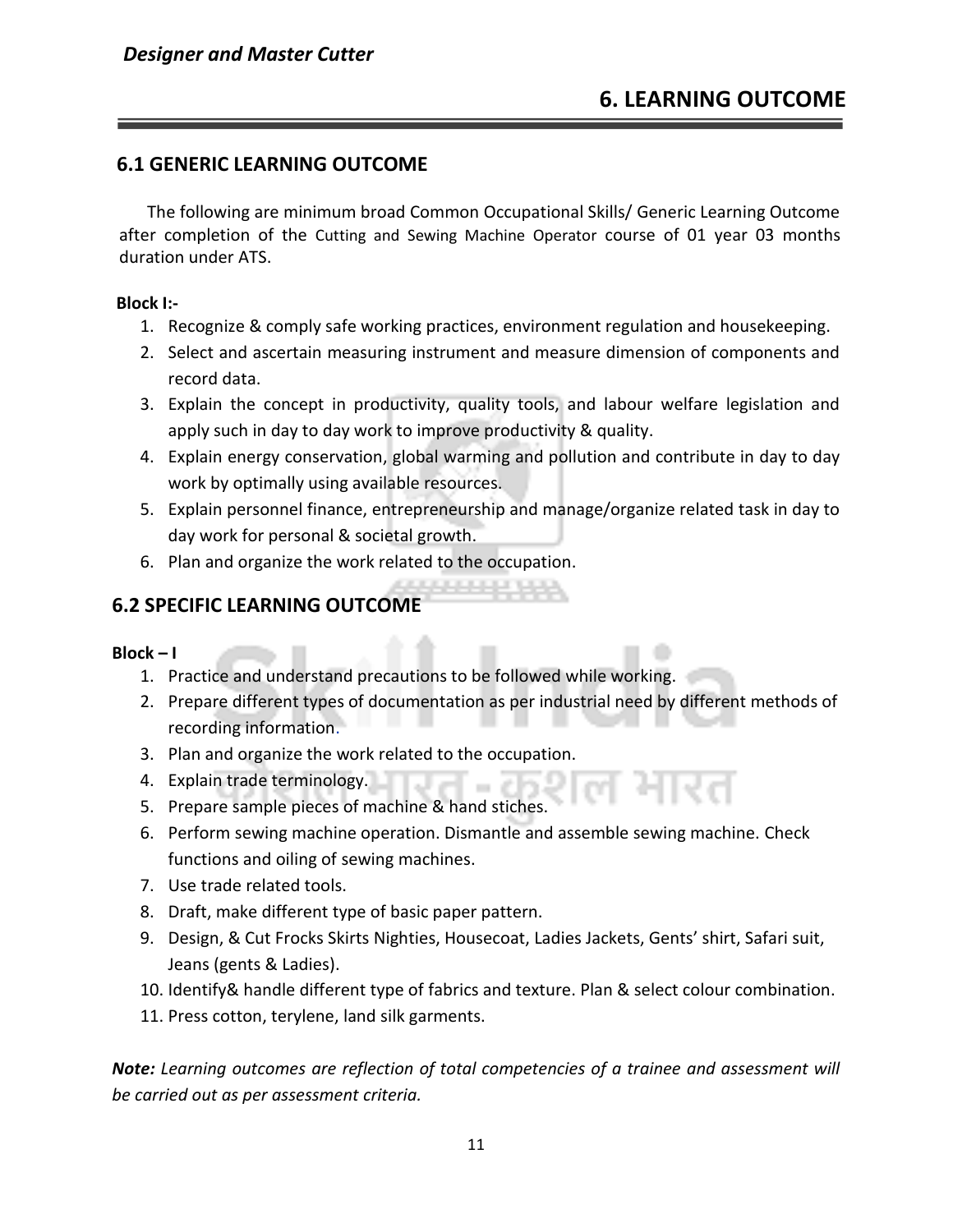## **7. LEARNING OUTCOME WITH ASSESSMENT CRITERIA**

|                                                                                              | <b>GENERIC LEARNING OUTCOME</b>                                                                                                                                                                                                                                                                                                                                                                                                                                                                                                                                                                                                                                                                                                                                                                                                                                                                                                                                                                                                                                                                                                                                                                                                                                                                                                                                                                                                                                                           |  |  |
|----------------------------------------------------------------------------------------------|-------------------------------------------------------------------------------------------------------------------------------------------------------------------------------------------------------------------------------------------------------------------------------------------------------------------------------------------------------------------------------------------------------------------------------------------------------------------------------------------------------------------------------------------------------------------------------------------------------------------------------------------------------------------------------------------------------------------------------------------------------------------------------------------------------------------------------------------------------------------------------------------------------------------------------------------------------------------------------------------------------------------------------------------------------------------------------------------------------------------------------------------------------------------------------------------------------------------------------------------------------------------------------------------------------------------------------------------------------------------------------------------------------------------------------------------------------------------------------------------|--|--|
| <b>LEARNING OUTCOMES</b>                                                                     | <b>ASSESSMENT CRITERIA</b>                                                                                                                                                                                                                                                                                                                                                                                                                                                                                                                                                                                                                                                                                                                                                                                                                                                                                                                                                                                                                                                                                                                                                                                                                                                                                                                                                                                                                                                                |  |  |
| 1. Recognize & comply safe<br>working practices, environment<br>regulation and housekeeping. | 1.1.<br>Follow and maintain procedures to achieve a safe<br>working environment in line with occupational<br>health and safety regulations and requirements.                                                                                                                                                                                                                                                                                                                                                                                                                                                                                                                                                                                                                                                                                                                                                                                                                                                                                                                                                                                                                                                                                                                                                                                                                                                                                                                              |  |  |
|                                                                                              | 1.2.<br>Recognize and report all<br>unsafe<br>situations<br>according to site policy.<br>Identify and take necessary precautions on fire<br>1.3.<br>and safety hazards and report according to site<br>policy and procedures.<br>Identify, handle and<br>1.4.<br>store<br>of<br>dispose<br>$\sqrt{2}$<br>dangerous/unsalvageable goods and substances<br>per site policy and procedures following safety<br>regulations and requirements.<br>Identify and observe site policies and procedures in<br>1.5.<br>regard to illness or accident.<br>1.6.<br>Identify safety alarms accurately.<br>Report supervisor/ Competent of authority in the<br>1.7.<br>event of accident or sickness of any staff and<br>record accident details correctly according to site<br>accident/injury procedures.<br>1.8.<br>Identify and observe site evacuation procedures<br>according to site policy.<br>1.9.<br>Identify Personal Productive Equipment (PPE) and<br>use the same as per related working environment.<br>Identify basic first aid and use them under different<br>1.10.<br>circumstances.<br>1.11.<br>Identify different fire extinguisher and use the<br>same as per requirement.<br>1.12.<br>Identify environmental pollution & contribute to<br>avoidance of same.<br>1.13. Take opportunities to use energy and materials in<br>an environmentally friendly manner<br>1.14. Avoid waste and dispose waste as per procedure<br>Recognize different components of 5S and apply<br>1.15. |  |  |
|                                                                                              | the same in the working environment.                                                                                                                                                                                                                                                                                                                                                                                                                                                                                                                                                                                                                                                                                                                                                                                                                                                                                                                                                                                                                                                                                                                                                                                                                                                                                                                                                                                                                                                      |  |  |
|                                                                                              |                                                                                                                                                                                                                                                                                                                                                                                                                                                                                                                                                                                                                                                                                                                                                                                                                                                                                                                                                                                                                                                                                                                                                                                                                                                                                                                                                                                                                                                                                           |  |  |
| 2. Select and ascertain<br>measuring instrument and                                          | 4.1 Select appropriate measuring instruments (as per<br>tool list).                                                                                                                                                                                                                                                                                                                                                                                                                                                                                                                                                                                                                                                                                                                                                                                                                                                                                                                                                                                                                                                                                                                                                                                                                                                                                                                                                                                                                       |  |  |
| measure dimension of<br>components and record data.                                          | 4.2 Ascertain the functionality & correctness of the<br>instrument.                                                                                                                                                                                                                                                                                                                                                                                                                                                                                                                                                                                                                                                                                                                                                                                                                                                                                                                                                                                                                                                                                                                                                                                                                                                                                                                                                                                                                       |  |  |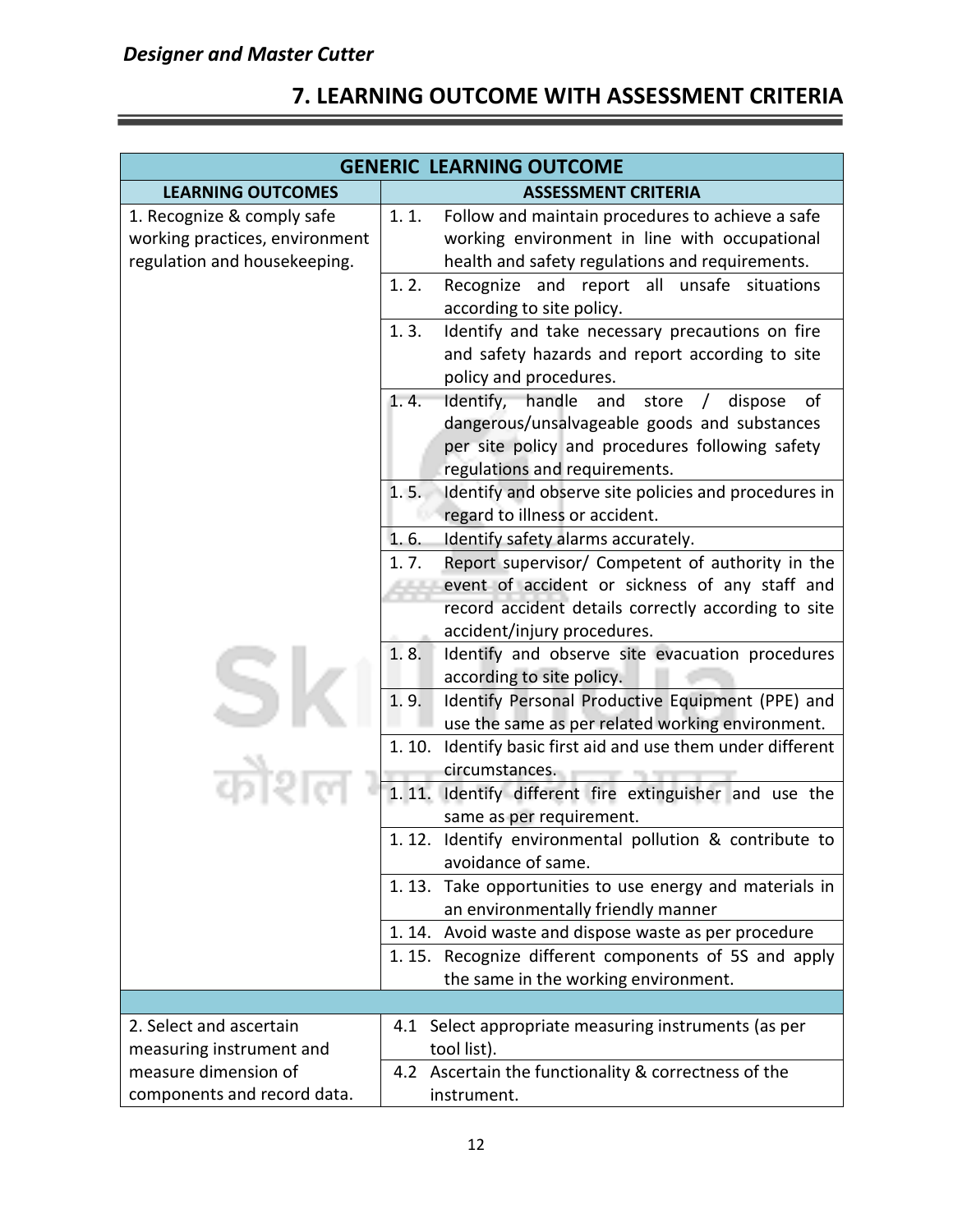|                                                                                                                                                | 4.3 Measure dimension of the components & record<br>data to analyse the with given<br>drawing/measurement.                                                                                                                                                                                                              |  |
|------------------------------------------------------------------------------------------------------------------------------------------------|-------------------------------------------------------------------------------------------------------------------------------------------------------------------------------------------------------------------------------------------------------------------------------------------------------------------------|--|
|                                                                                                                                                |                                                                                                                                                                                                                                                                                                                         |  |
| Explain<br>the<br>3.<br>concept<br>in<br>productivity, quality tools, and                                                                      | 5.1 Explain the concept of productivity and quality tools<br>and apply during execution of job.                                                                                                                                                                                                                         |  |
| labour welfare legislation and<br>apply such in day to day work<br>improve productivity<br>to<br>&                                             | 5.2 Understand the basic concept of labour welfare<br>legislation and adhere to responsibilities and remain<br>sensitive towards such laws.                                                                                                                                                                             |  |
| quality.                                                                                                                                       | Knows benefits guaranteed under various acts<br>5.3                                                                                                                                                                                                                                                                     |  |
|                                                                                                                                                |                                                                                                                                                                                                                                                                                                                         |  |
| 4. Explain energy conservation,<br>global warming and pollution<br>and contribute in day to day<br>optimally<br>work<br>by<br>using            | 6.1 Explain the concept of energy conservation, global<br>warming, pollution<br>utilize<br>and<br>available<br>the<br>recourses optimally & remain sensitive to avoid<br>environment pollution.                                                                                                                         |  |
| available resources.                                                                                                                           | 6.2<br>Dispose waste following standard procedure.                                                                                                                                                                                                                                                                      |  |
|                                                                                                                                                |                                                                                                                                                                                                                                                                                                                         |  |
| 5. Explain personnel finance,<br>entrepreneurship and<br>manage/organize related task<br>in day to day work for personal<br>& societal growth. | 7. 1. Explain personnel finance and entrepreneurship.<br>7.2. Explain role of Various Schemes and Institutes for<br>self-employment i.e. DIC, SIDA, SISI, NSIC, SIDO, Idea<br>for financing/ non financing support agencies to<br>familiarizes with the Policies /Programmes<br>୍ଷ<br>procedure & the available scheme. |  |
|                                                                                                                                                | 7. 3. Prepare Project report to become an entrepreneur<br>for submission to financial institutions.                                                                                                                                                                                                                     |  |
|                                                                                                                                                |                                                                                                                                                                                                                                                                                                                         |  |
| 6. Plan and organize the work<br>related to the occupation.                                                                                    | 8. 1. Use documents, drawings and recognize hazards in<br>the work site.                                                                                                                                                                                                                                                |  |
| 75 L                                                                                                                                           | 8. 2. Plan workplace/assembly location with due<br>consideration to operational stipulation                                                                                                                                                                                                                             |  |
|                                                                                                                                                | 8. 3. Communicate effectively with others and plan<br>project tasks                                                                                                                                                                                                                                                     |  |
|                                                                                                                                                | 8.4. Assign roles and responsibilities of the co-trainees<br>for execution of the task effectively and monitor the<br>same.                                                                                                                                                                                             |  |
| <b>SPECIFIC OUTCOME</b>                                                                                                                        |                                                                                                                                                                                                                                                                                                                         |  |
| <b>Block-I (Section:10 in the competency based curriculum)</b>                                                                                 |                                                                                                                                                                                                                                                                                                                         |  |
|                                                                                                                                                | Assessment Criteria i.e. the standard of performance, for each specific learning outcome                                                                                                                                                                                                                                |  |

*mentioned under block – I (section: 10) must ensure that the trainee performs job that requires limited range of activities which are routine and predictable. Assessment criteria should broadly cover the aspect of Planning (Identify, ascertain, etc.); Execution (perform, illustration, etc. by applying basic methods, tools, materials and information 2) Knowledge of*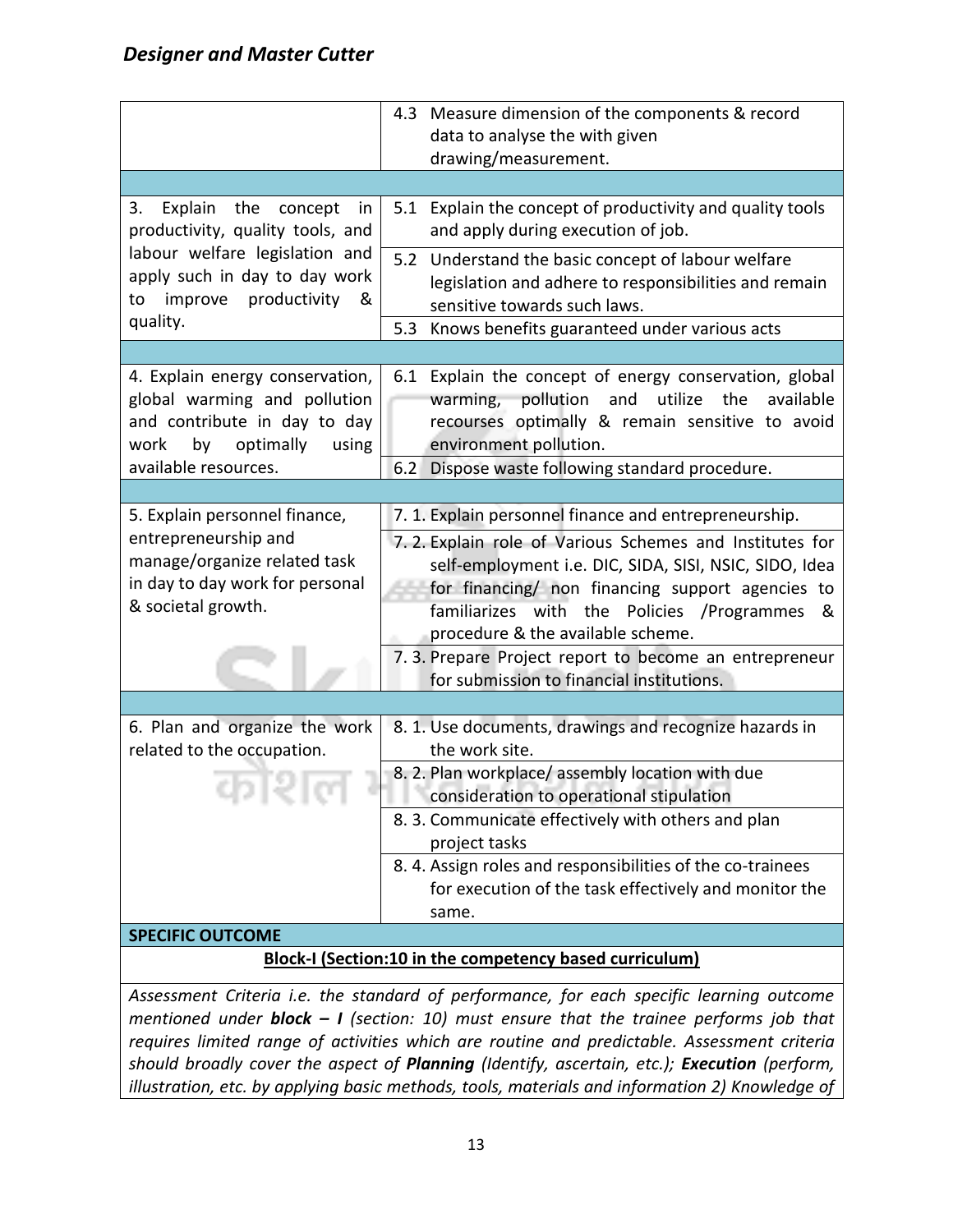*basic facts, process and principle applied in trade of employment) Basic Mathematical Skills and Checking/ Testing to ensure functionality during the assessment of each outcome. The assessments parameters must also ascertain that the candidate is responsible for own work within defined limit.*



## Skill India कोशल भारत-कुशल भारत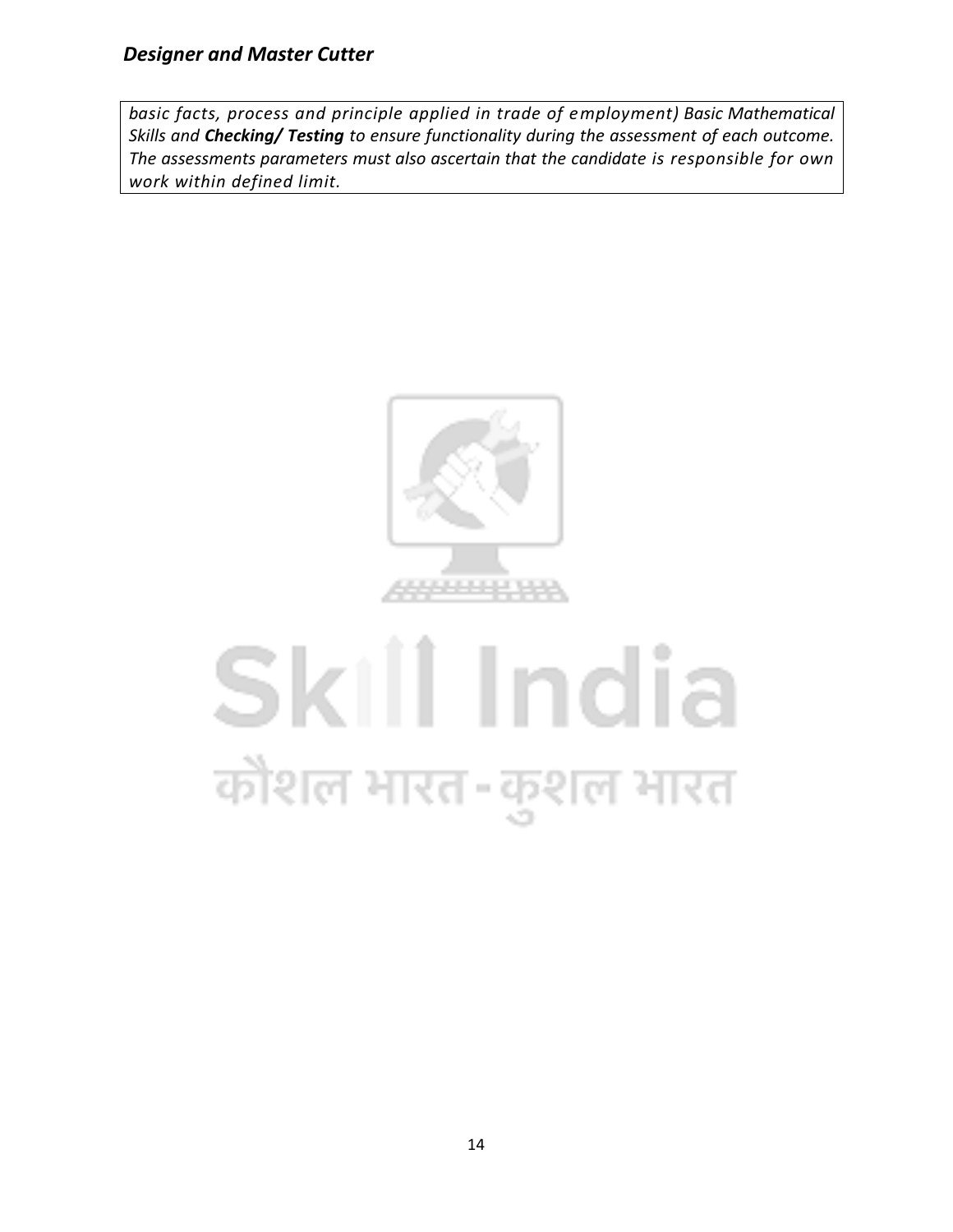| <b>Week</b><br>No. | <b>Professional Skills (Trade Practical)</b>      | <b>Professional Knowledge (Trade Theory)</b>     |
|--------------------|---------------------------------------------------|--------------------------------------------------|
| 1.                 | Familiarization with the                          | Introduction<br>➤                                |
|                    | organization                                      | Trade,                                           |
|                    | Safety: - its importance,                         | its utility & Scope                              |
|                    | classification, personal, general,                | <b>Job Prospects</b>                             |
|                    | workshop and job safety.                          | Importance of safety and general precautions     |
|                    | Occupational health and safety.                   | observed in the in the industry/shop floor. All  |
|                    | Basic injury prevention, Basic first              | necessary guidance to be provided to the new     |
|                    | aid, Hazard identification and                    | comers to become familiar with the working of    |
|                    | avoidance, safety signs for Danger,               | Institute system including stores procedures.    |
|                    | Warning, caution & personal safety                | Introduction of First aid. Safety attitude       |
|                    | message.                                          | development of the trainee by educating him      |
|                    | Importance of housekeeping &                      | to use Personal Protective Equipment (PPE).      |
|                    | good shop floor practices.                        | Response to emergencies eg; power failure,       |
|                    | Disposal procedure of waste                       | fire, and system failure.                        |
|                    | materials like fabric thread waste,               | Accidents- Definition types and causes.          |
|                    | etc.                                              | First-Aid, nature and causes of injury and       |
|                    | Fire& safety: Use of Fire                         | utilization of first-aid.                        |
|                    | extinguishers.                                    | Introduction to 5S concept & its application.    |
|                    |                                                   | Fire: - Types, causes and prevention methods.    |
|                    |                                                   | Fire Extinguisher, its types.                    |
|                    |                                                   | Global warming its causes and remedies.          |
|                    |                                                   | Industrial Waste its types, sources and waste    |
|                    |                                                   | Management.                                      |
| 2.                 | Operating machine<br>➤<br>Removing parts and<br>➤ | <b>Introduction to</b><br><b>Sewing Machine:</b> |
|                    | practice in refixing<br>➤                         | <b>Machine Operation</b><br>➤                    |
|                    | Adjusting the parts for<br>≻                      | Different parts of machine and their<br>➤        |
|                    | proper functioning<br>➤                           | Functions.                                       |
|                    | Practice in cleaning and Oiling<br>⋗              | Proper maintenance and Oiling<br>➤               |
|                    |                                                   | Safety precautions<br>➤                          |
| 3.                 | Practice in using Different Scissors              | Trade related Tools, their importance, usage     |
|                    | Shaper, L Scale, Art Curve, Tracing               | and safety                                       |
|                    | wheel Thimble etc.                                | <b>Measuring Tools</b>                           |
|                    |                                                   | <b>Drafting Tools</b><br>➤                       |
|                    |                                                   | <b>Marking Tools</b>                             |
|                    |                                                   | <b>Cutting Tools</b><br>➤                        |
|                    |                                                   | <b>Sewing Tools</b>                              |
|                    |                                                   | <b>Finishing Tools</b><br>➤                      |

## **BASIC TRAINING (Block – I) Duration: (03) Three Months**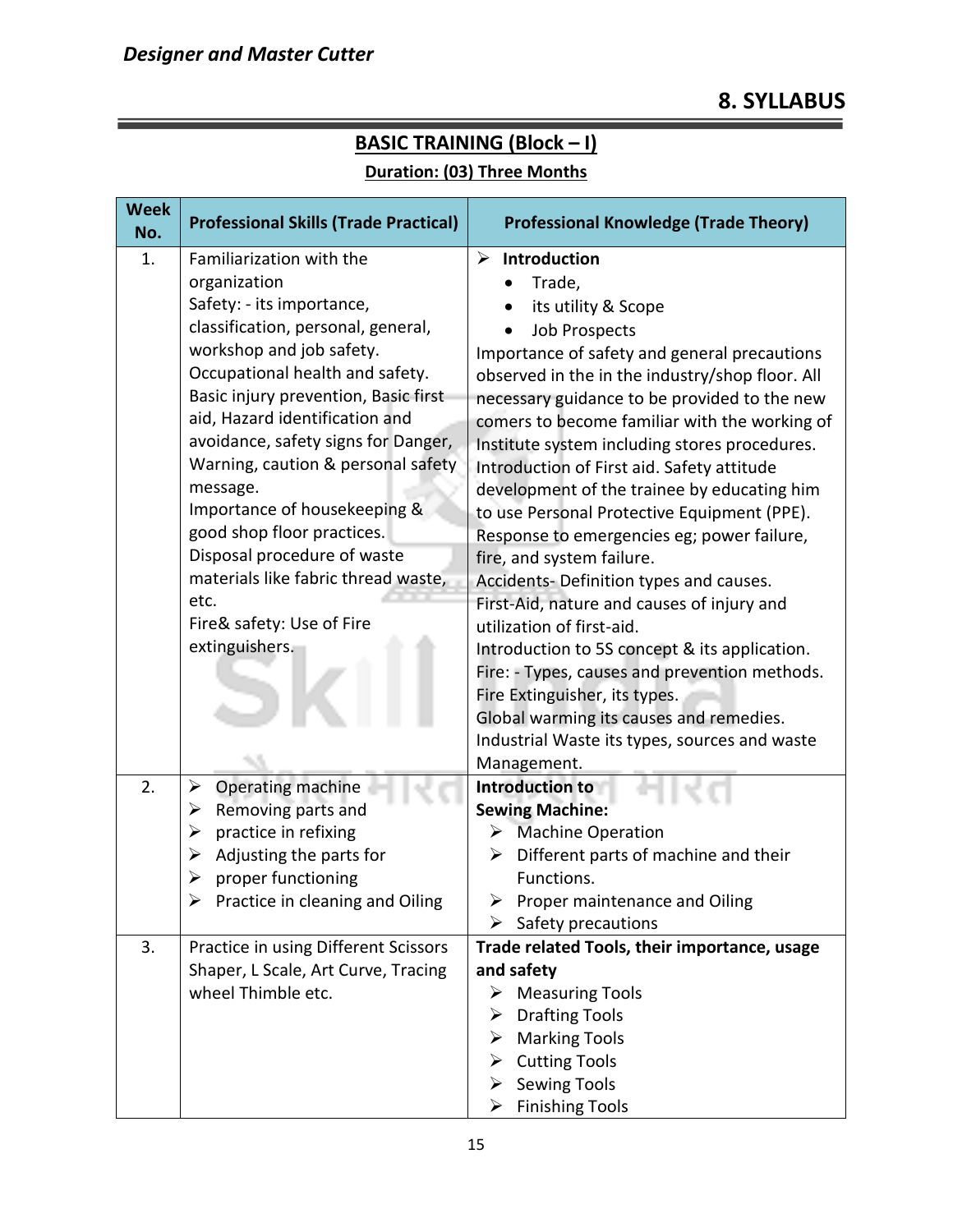|                | Practice in using proper Terms.       | <b>Trade Terminology:-</b>                        |  |  |  |  |
|----------------|---------------------------------------|---------------------------------------------------|--|--|--|--|
| 4.             |                                       | Specific terms used in drafting, cutting &        |  |  |  |  |
|                |                                       | stitching                                         |  |  |  |  |
| 5.             | Practice in using tape                | <b>Measurement Taking:-</b>                       |  |  |  |  |
|                | Taking measurement                    | Use of tape for measurement                       |  |  |  |  |
|                | Sequencing of Measurement.            | - Proper / correct measurement taking,            |  |  |  |  |
|                | Use of L scale.                       | Precautions                                       |  |  |  |  |
|                |                                       | - Use of L scale for measurement                  |  |  |  |  |
|                |                                       | - Sequence of measurement                         |  |  |  |  |
| 6.             | Simple drafting                       | <b>Drafting / Pattern Making:-</b>                |  |  |  |  |
|                | Pattern making                        | - Need for drafting and                           |  |  |  |  |
|                | Paper pattern cutting                 | pattern making                                    |  |  |  |  |
|                |                                       | - Method of preparing draft                       |  |  |  |  |
|                |                                       | - Preparing pattern cutting                       |  |  |  |  |
| $\overline{7}$ | Identification of fabrics and texture | <b>Fabric Fundamentals</b>                        |  |  |  |  |
|                | <b>Handling of Fabrics</b>            | Brief idea about fibers                           |  |  |  |  |
|                |                                       | Types of Fabrics Selection of Needle and thread   |  |  |  |  |
|                |                                       | according to fabric types                         |  |  |  |  |
| 8              | Preparation of sample pieces of       | <b>Basic Stitching:-</b>                          |  |  |  |  |
|                | stitches                              | - Hand stitches                                   |  |  |  |  |
|                |                                       | - Machine stitches                                |  |  |  |  |
|                |                                       | - Decorative stitches                             |  |  |  |  |
|                | Making Samples of pieces using all    | <b>Stitching Skills:-</b>                         |  |  |  |  |
|                | Construction skills.                  | - Knowledge about:                                |  |  |  |  |
| $9 - 10$       |                                       | - Seams, Darts, Tucks, flares, plackets, pockets, |  |  |  |  |
|                |                                       | necklines, hem, collars & cuff Pleats, Buttons    |  |  |  |  |
|                |                                       | Hole, Buttons Hooks and, Eye, Titch buttons       |  |  |  |  |
| 11             | Practical in selection of colour      | <b>Colour concept:-</b>                           |  |  |  |  |
|                | combination (contrast & harmony)      | Colour combination for buttons, thread & cloth    |  |  |  |  |
| 12             | Pressing of:                          | <b>Finishing &amp; pressing of Garments:-</b>     |  |  |  |  |
|                | - Cotton garments                     | Correct Method of pressing different garments     |  |  |  |  |
|                | - Terylene garments                   | according to fabric and folding of garments.      |  |  |  |  |
|                | - Silk garments                       | Precautions while pressing & finishing            |  |  |  |  |
|                | - Packing of various garments         | <b>Fitting Of Garments:-</b>                      |  |  |  |  |
|                | (folding). Tailor marks               | Principals of fitting .Common fitting problem &   |  |  |  |  |
|                | - Fittings & alterations              | how to remedy them                                |  |  |  |  |
|                | - New garments from old fabric /      | <b>Removing Of Stains:-</b>                       |  |  |  |  |
|                | garments                              | Classification of stains . Means of stains        |  |  |  |  |
|                |                                       | removing & stain removing equipment               |  |  |  |  |
| 13             |                                       | <b>Assessment/Examination 03days</b>              |  |  |  |  |

**Note: -** *More emphasis to be given on video/real-life pictures during theoretical classes. Some real-life pictures/videos of related industry operations may be shown to the trainees to give a feel of Industry and their future assignment.*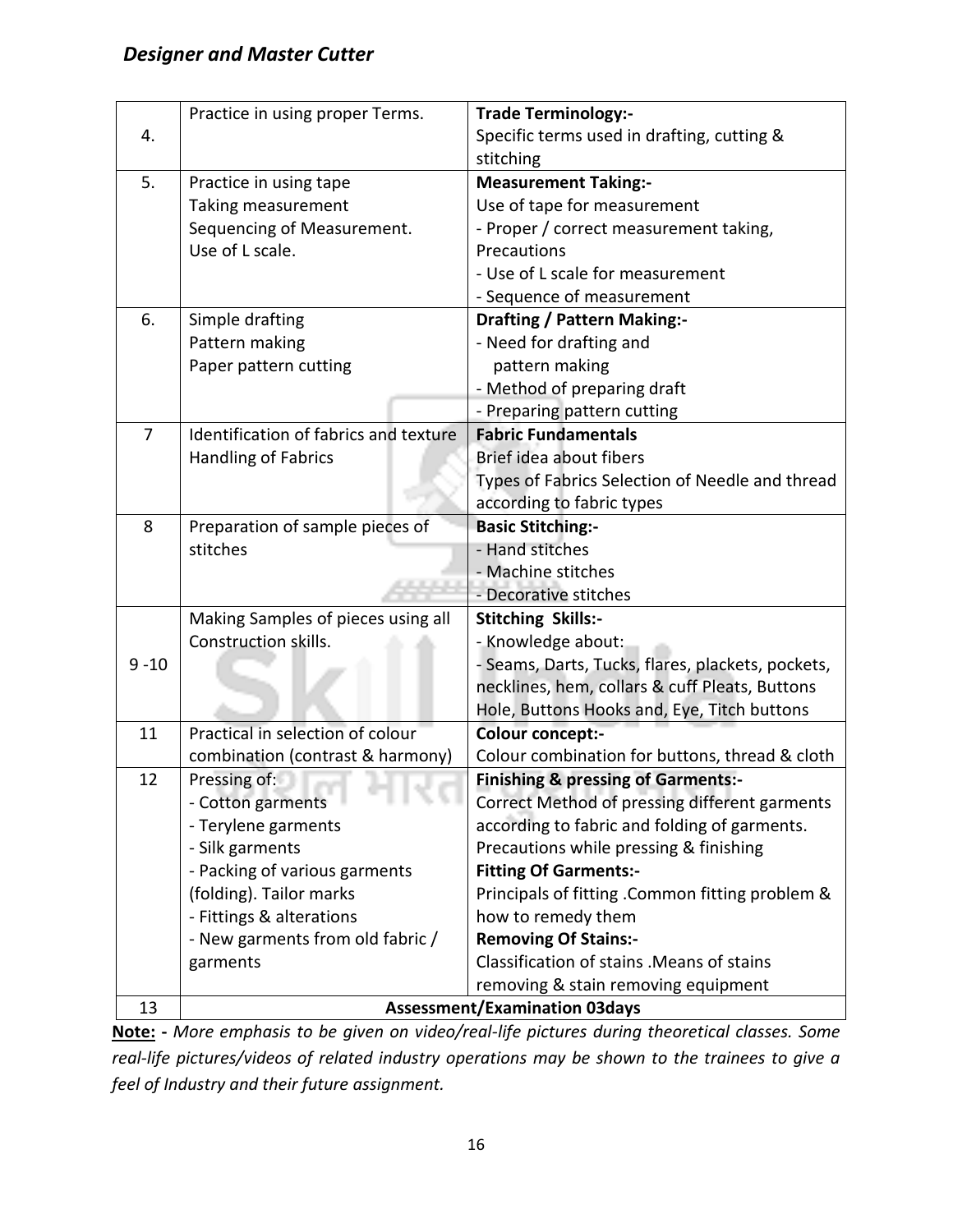## **9.1 EMPLOYABILITY SKILLS**

 **(DURATION: - 110 HRS.)**

| $Block - I$                                |                                                                                                                                                                                                                                                                                                                                                                                                                                                                                                                                      |                                          |  |  |  |  |  |  |  |
|--------------------------------------------|--------------------------------------------------------------------------------------------------------------------------------------------------------------------------------------------------------------------------------------------------------------------------------------------------------------------------------------------------------------------------------------------------------------------------------------------------------------------------------------------------------------------------------------|------------------------------------------|--|--|--|--|--|--|--|
| (Duration - 55 hrs.)                       |                                                                                                                                                                                                                                                                                                                                                                                                                                                                                                                                      |                                          |  |  |  |  |  |  |  |
| 1. English Literacy                        |                                                                                                                                                                                                                                                                                                                                                                                                                                                                                                                                      | Duration: 20 Hrs.<br><b>Marks</b><br>:09 |  |  |  |  |  |  |  |
| Pronunciation                              | Accentuation (mode of pronunciation) on simple words, Diction<br>(use of word and speech)                                                                                                                                                                                                                                                                                                                                                                                                                                            |                                          |  |  |  |  |  |  |  |
| <b>Functional Grammar</b>                  | Transformation of sentences, Voice change, Change of tense,<br>Spellings.                                                                                                                                                                                                                                                                                                                                                                                                                                                            |                                          |  |  |  |  |  |  |  |
| <b>Reading</b>                             | Reading and understanding simple sentences about self, work and<br>environment                                                                                                                                                                                                                                                                                                                                                                                                                                                       |                                          |  |  |  |  |  |  |  |
| <b>Writing</b>                             | Construction of simple sentences Writing<br>simple English                                                                                                                                                                                                                                                                                                                                                                                                                                                                           |                                          |  |  |  |  |  |  |  |
| Speaking / Spoken<br><b>English</b>        | Speaking with preparation on self, on family, on friends/ classmates,<br>on know, picture reading gain confidence through role-playing and<br>discussions on current happening job description, asking about<br>someone's job habitual actions. Cardinal (fundamental) numbers<br>ordinal numbers. Taking messages, passing messages on and filling in<br>message forms Greeting and introductions office hospitality, Resumes<br>or curriculum vita essential parts, letters of application reference to<br>previous communication. |                                          |  |  |  |  |  |  |  |
| 2. I.T. Literacy                           |                                                                                                                                                                                                                                                                                                                                                                                                                                                                                                                                      | Duration: 20 Hrs.<br><b>Marks</b><br>:09 |  |  |  |  |  |  |  |
| <b>Basics of Computer</b>                  | Introduction, Computer and its applications, Hardware and<br>peripherals, Switching on-Starting and shutting down of computer.                                                                                                                                                                                                                                                                                                                                                                                                       |                                          |  |  |  |  |  |  |  |
| <b>Computer Operating</b><br><b>System</b> | Basics of Operating System, WINDOWS, The user interface of<br>Windows OS, Create, Copy, Move and delete Files and Folders, Use of<br>External memory like pen drive, CD, DVD etc, Use of Common<br>applications.                                                                                                                                                                                                                                                                                                                     |                                          |  |  |  |  |  |  |  |
| Word processing and<br><b>Worksheet</b>    | Basic operating of Word Processing, Creating, opening and closing<br>Documents, use of shortcuts, Creating and Editing of Text, Formatting<br>the Text, Insertion & creation of Tables. Printing document.<br>Basics of Excel worksheet, understanding basic commands, creating<br>simple worksheets, understanding sample worksheets, use of simple<br>formulas and functions, Printing of simple excel sheets.                                                                                                                     |                                          |  |  |  |  |  |  |  |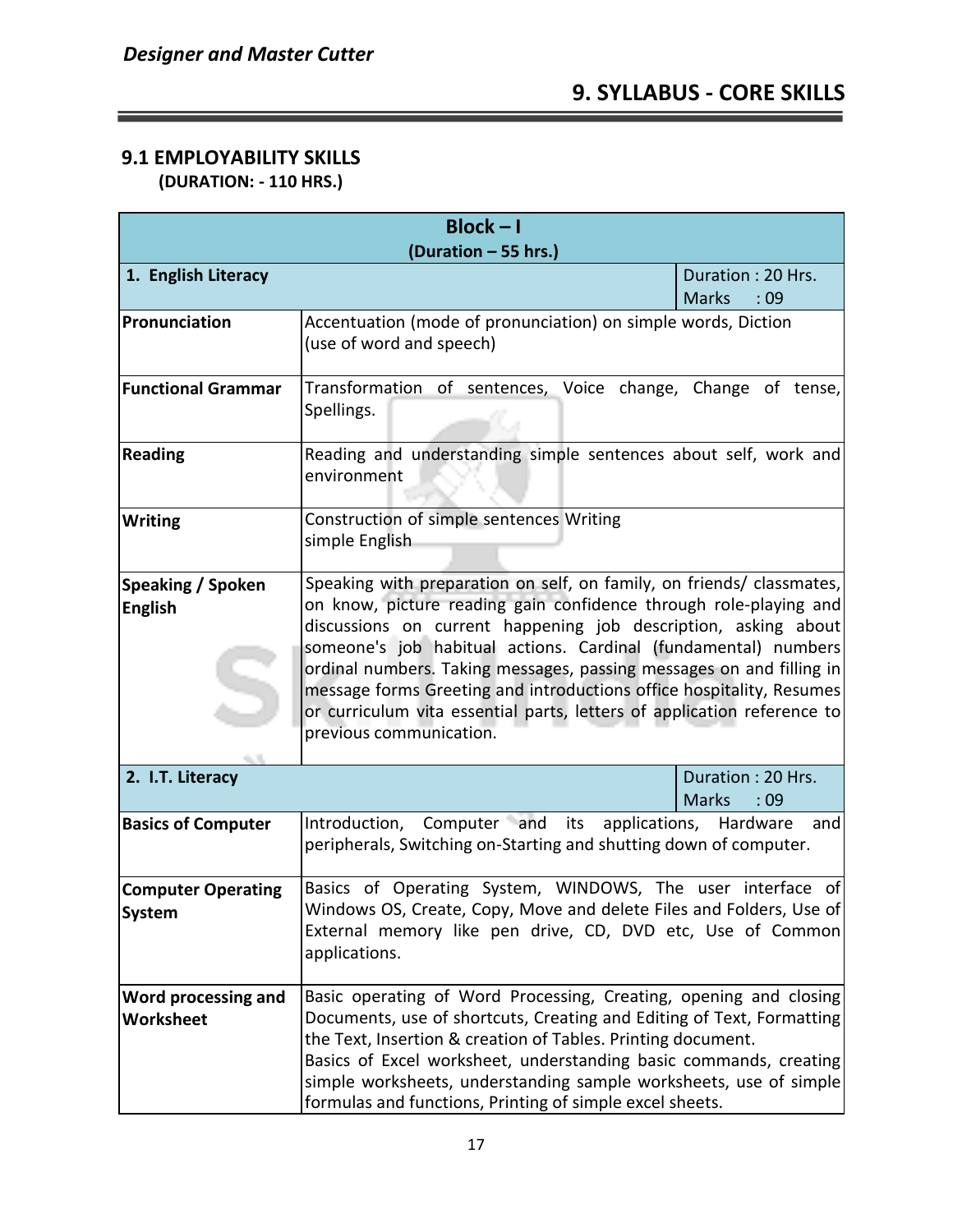|                                | Computer Networking Basic of computer Networks (using real life examples), Definitions of |                                                       |  |  |  |  |  |  |  |  |
|--------------------------------|-------------------------------------------------------------------------------------------|-------------------------------------------------------|--|--|--|--|--|--|--|--|
| and Internet                   | Local Area Network (LAN), Wide Area Network (WAN), Internet,                              |                                                       |  |  |  |  |  |  |  |  |
|                                | Concept of Internet (Network of Networks),                                                |                                                       |  |  |  |  |  |  |  |  |
|                                | Meaning of World Wide Web (WWW), Web Browser, Web Site, Web                               |                                                       |  |  |  |  |  |  |  |  |
|                                | page and Search Engines. Accessing the Internet using Web Browser,                        |                                                       |  |  |  |  |  |  |  |  |
|                                | Downloading and Printing Web Pages, Opening an email account and                          |                                                       |  |  |  |  |  |  |  |  |
|                                |                                                                                           | use of email. Social media sites and its implication. |  |  |  |  |  |  |  |  |
|                                | Information Security and antivirus tools, Do's and Don'ts in                              |                                                       |  |  |  |  |  |  |  |  |
|                                | Information Security, Awareness of IT - ACT, types of cyber crimes.                       |                                                       |  |  |  |  |  |  |  |  |
|                                |                                                                                           |                                                       |  |  |  |  |  |  |  |  |
| <b>3. Communication Skills</b> |                                                                                           | Duration: 15 Hrs.                                     |  |  |  |  |  |  |  |  |
|                                |                                                                                           | <b>Marks</b><br>:07                                   |  |  |  |  |  |  |  |  |
| Introduction to                | Communication and its importance                                                          |                                                       |  |  |  |  |  |  |  |  |
| <b>Communication Skills</b>    | Principles of Effective communication                                                     |                                                       |  |  |  |  |  |  |  |  |
|                                | Types of communication - verbal, non verbal, written, email, talking                      |                                                       |  |  |  |  |  |  |  |  |
|                                | on phone.                                                                                 |                                                       |  |  |  |  |  |  |  |  |
|                                | Non verbal<br>communication                                                               |                                                       |  |  |  |  |  |  |  |  |
|                                |                                                                                           | -characteristics, components-Para-                    |  |  |  |  |  |  |  |  |
|                                | language                                                                                  |                                                       |  |  |  |  |  |  |  |  |
|                                | Body language                                                                             |                                                       |  |  |  |  |  |  |  |  |
|                                | Barriers to communication and dealing with barriers.                                      |                                                       |  |  |  |  |  |  |  |  |
|                                | Handling nervousness/ discomfort.                                                         |                                                       |  |  |  |  |  |  |  |  |
|                                |                                                                                           |                                                       |  |  |  |  |  |  |  |  |
| <b>Listening Skills</b>        | Listening-hearing and listening, effective listening,<br>barriers<br>to                   |                                                       |  |  |  |  |  |  |  |  |
|                                | effective listening guidelines for effective listening.                                   |                                                       |  |  |  |  |  |  |  |  |
|                                | Triple- A Listening - Attitude, Attention & Adjustment.                                   |                                                       |  |  |  |  |  |  |  |  |
|                                | Active Listening Skills.                                                                  |                                                       |  |  |  |  |  |  |  |  |
|                                |                                                                                           |                                                       |  |  |  |  |  |  |  |  |
| <b>Motivational Training</b>   | Characteristics Essential to Achieving Success.                                           |                                                       |  |  |  |  |  |  |  |  |
|                                | The Power of Positive Attitude.                                                           |                                                       |  |  |  |  |  |  |  |  |
|                                | Self awareness                                                                            |                                                       |  |  |  |  |  |  |  |  |
|                                | Importance of Commitment                                                                  |                                                       |  |  |  |  |  |  |  |  |
|                                | <b>Ethics and Values</b>                                                                  |                                                       |  |  |  |  |  |  |  |  |
|                                | <b>Ways to Motivate Oneself</b>                                                           |                                                       |  |  |  |  |  |  |  |  |
|                                | Personal Goal setting and Employability Planning.                                         |                                                       |  |  |  |  |  |  |  |  |
|                                |                                                                                           |                                                       |  |  |  |  |  |  |  |  |
|                                |                                                                                           |                                                       |  |  |  |  |  |  |  |  |
|                                | Manners, Etiquettes, Dress code for an interview                                          |                                                       |  |  |  |  |  |  |  |  |
|                                | Do's & Don'ts for an interview.                                                           |                                                       |  |  |  |  |  |  |  |  |
| <b>Facing Interviews</b>       |                                                                                           |                                                       |  |  |  |  |  |  |  |  |
| <b>Behavioral Skills</b>       | Problem Solving                                                                           |                                                       |  |  |  |  |  |  |  |  |
|                                | <b>Confidence Building</b>                                                                |                                                       |  |  |  |  |  |  |  |  |
|                                | Attitude                                                                                  |                                                       |  |  |  |  |  |  |  |  |
|                                |                                                                                           |                                                       |  |  |  |  |  |  |  |  |
| $Block - II$                   |                                                                                           |                                                       |  |  |  |  |  |  |  |  |
| Duration - 55 hrs.             |                                                                                           |                                                       |  |  |  |  |  |  |  |  |
|                                |                                                                                           |                                                       |  |  |  |  |  |  |  |  |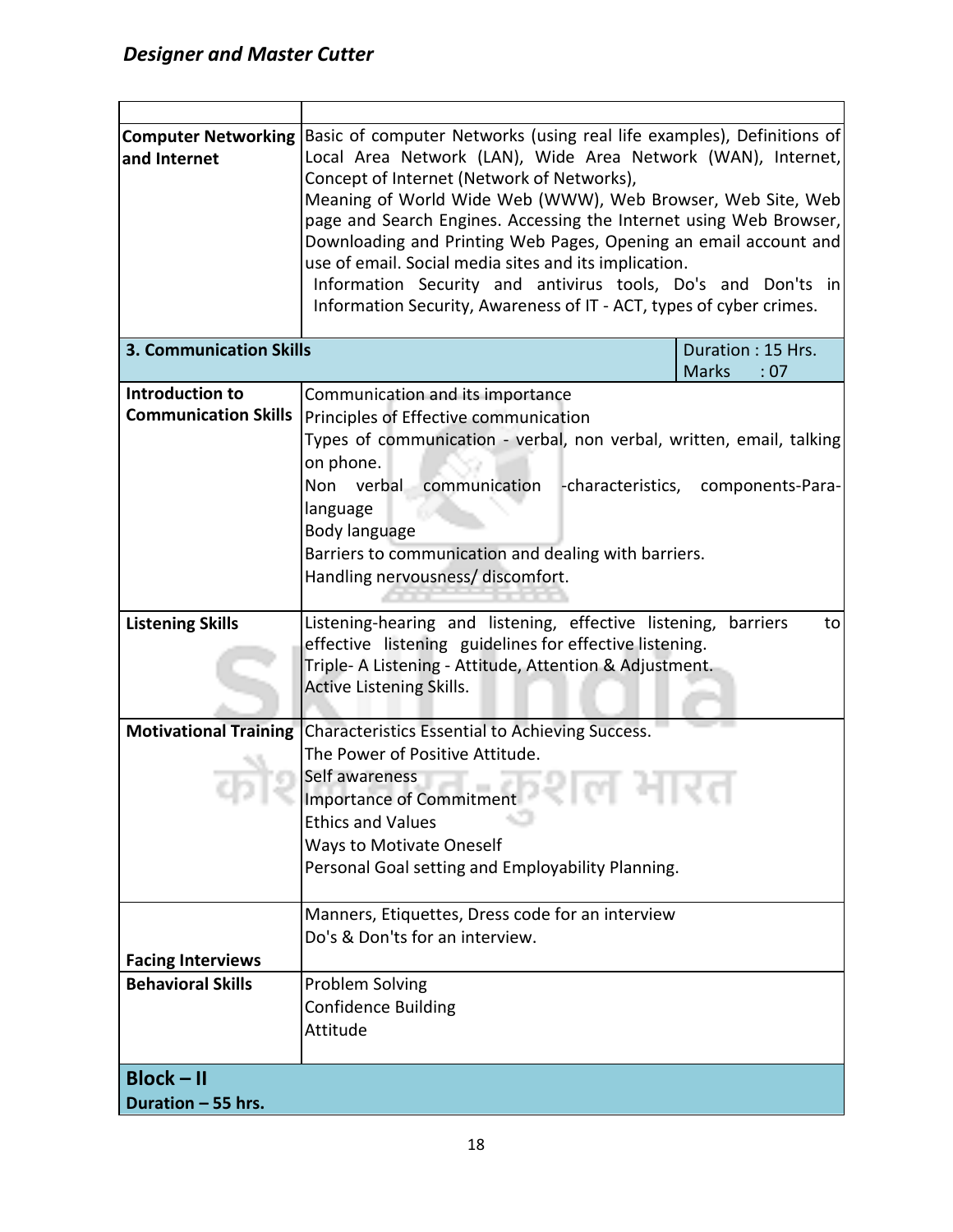| 4. Entrepreneurship Skills       |                                                                                                                                                  | Duration: 15 Hrs.                        |  |  |  |  |  |  |  |
|----------------------------------|--------------------------------------------------------------------------------------------------------------------------------------------------|------------------------------------------|--|--|--|--|--|--|--|
|                                  | <b>Marks</b><br>:06                                                                                                                              |                                          |  |  |  |  |  |  |  |
| <b>Concept of</b>                | Entrepreneur - Entrepreneurship - Enterprises:-Conceptual issue                                                                                  |                                          |  |  |  |  |  |  |  |
| Entrepreneurship                 | management, Entrepreneurial motivation.<br>Entrepreneurship vs.                                                                                  |                                          |  |  |  |  |  |  |  |
|                                  | Performance & Record, Role & Function of entrepreneurs in relation                                                                               |                                          |  |  |  |  |  |  |  |
|                                  | to the enterprise & relation to the economy, Source of business ideas,<br>Entrepreneurial opportunities, The process of setting up a business.   |                                          |  |  |  |  |  |  |  |
|                                  |                                                                                                                                                  |                                          |  |  |  |  |  |  |  |
| <b>Project Preparation &amp;</b> | Qualities of a good Entrepreneur, SWOT and Risk Analysis. Concept &                                                                              |                                          |  |  |  |  |  |  |  |
| <b>Marketing analysis</b>        | application of PLC, Sales & distribution Management. Different                                                                                   |                                          |  |  |  |  |  |  |  |
|                                  | Between Small Scale & Large Scale Business, Market Survey, Method                                                                                |                                          |  |  |  |  |  |  |  |
|                                  | of marketing, Publicity and advertisement, Marketing Mix.                                                                                        |                                          |  |  |  |  |  |  |  |
| <b>Institutions Support</b>      | Preparation of Project. Role of Various Schemes and Institutes for self-<br>employment i.e. DIC, SIDA, SISI, NSIC, SIDO, Idea for financing/ non |                                          |  |  |  |  |  |  |  |
|                                  | financing support agencies to familiarizes with                                                                                                  | the<br><b>Policies</b>                   |  |  |  |  |  |  |  |
|                                  | /Programmes & procedure & the available scheme.                                                                                                  |                                          |  |  |  |  |  |  |  |
|                                  |                                                                                                                                                  |                                          |  |  |  |  |  |  |  |
| Investment                       | Project formation, Feasibility, Legal formalities i.e., Shop Act,                                                                                |                                          |  |  |  |  |  |  |  |
| Procurement                      | Estimation & Costing, Investment procedure - Loan procurement -                                                                                  |                                          |  |  |  |  |  |  |  |
|                                  | <b>Banking Processes.</b>                                                                                                                        |                                          |  |  |  |  |  |  |  |
|                                  |                                                                                                                                                  |                                          |  |  |  |  |  |  |  |
| 5. Productivity                  |                                                                                                                                                  | Duration: 10 Hrs.                        |  |  |  |  |  |  |  |
|                                  |                                                                                                                                                  | <b>Marks</b><br>:05                      |  |  |  |  |  |  |  |
| <b>Benefits</b>                  |                                                                                                                                                  |                                          |  |  |  |  |  |  |  |
|                                  | Personal / Workman - Incentive, Production linked Bonus,                                                                                         |                                          |  |  |  |  |  |  |  |
|                                  | Improvement in living standard.                                                                                                                  |                                          |  |  |  |  |  |  |  |
|                                  |                                                                                                                                                  |                                          |  |  |  |  |  |  |  |
| <b>Affecting Factors</b>         | Skills, Working Aids, Automation, Environment, Motivation - How                                                                                  |                                          |  |  |  |  |  |  |  |
|                                  | improves or slows down.                                                                                                                          |                                          |  |  |  |  |  |  |  |
| Comparison with                  | Comparative productivity in developed countries (viz. Germany,                                                                                   |                                          |  |  |  |  |  |  |  |
| developed countries              | Japan and Australia) in selected industries e.g. Manufacturing, Steel,                                                                           |                                          |  |  |  |  |  |  |  |
|                                  | Mining, Construction etc. Living standards of those countries, wages.                                                                            |                                          |  |  |  |  |  |  |  |
|                                  |                                                                                                                                                  |                                          |  |  |  |  |  |  |  |
| <b>Personal Finance</b>          | Banking processes, Handling ATM, KYC registration, safe cash                                                                                     |                                          |  |  |  |  |  |  |  |
| <b>Management</b>                | handling, Personal risk and Insurance.                                                                                                           |                                          |  |  |  |  |  |  |  |
|                                  | 6. Occupational Safety, Health and Environment Education                                                                                         | Duration: 15 Hrs.<br><b>Marks</b><br>:06 |  |  |  |  |  |  |  |
| <b>Safety &amp; Health</b>       | Introduction to Occupational Safety and Health importance of safety                                                                              |                                          |  |  |  |  |  |  |  |
|                                  | and health at workplace.                                                                                                                         |                                          |  |  |  |  |  |  |  |
|                                  |                                                                                                                                                  |                                          |  |  |  |  |  |  |  |
| <b>Occupational Hazards</b>      | Basic Hazards, Chemical Hazards, Vibro acoustic Hazards, Mechanical                                                                              |                                          |  |  |  |  |  |  |  |
|                                  | Hazards, Electrical Hazards, Thermal Hazards. Occupational health,                                                                               |                                          |  |  |  |  |  |  |  |
|                                  | Occupational hygienic, Occupational Diseases/ Disorders & its                                                                                    |                                          |  |  |  |  |  |  |  |
|                                  | prevention.                                                                                                                                      |                                          |  |  |  |  |  |  |  |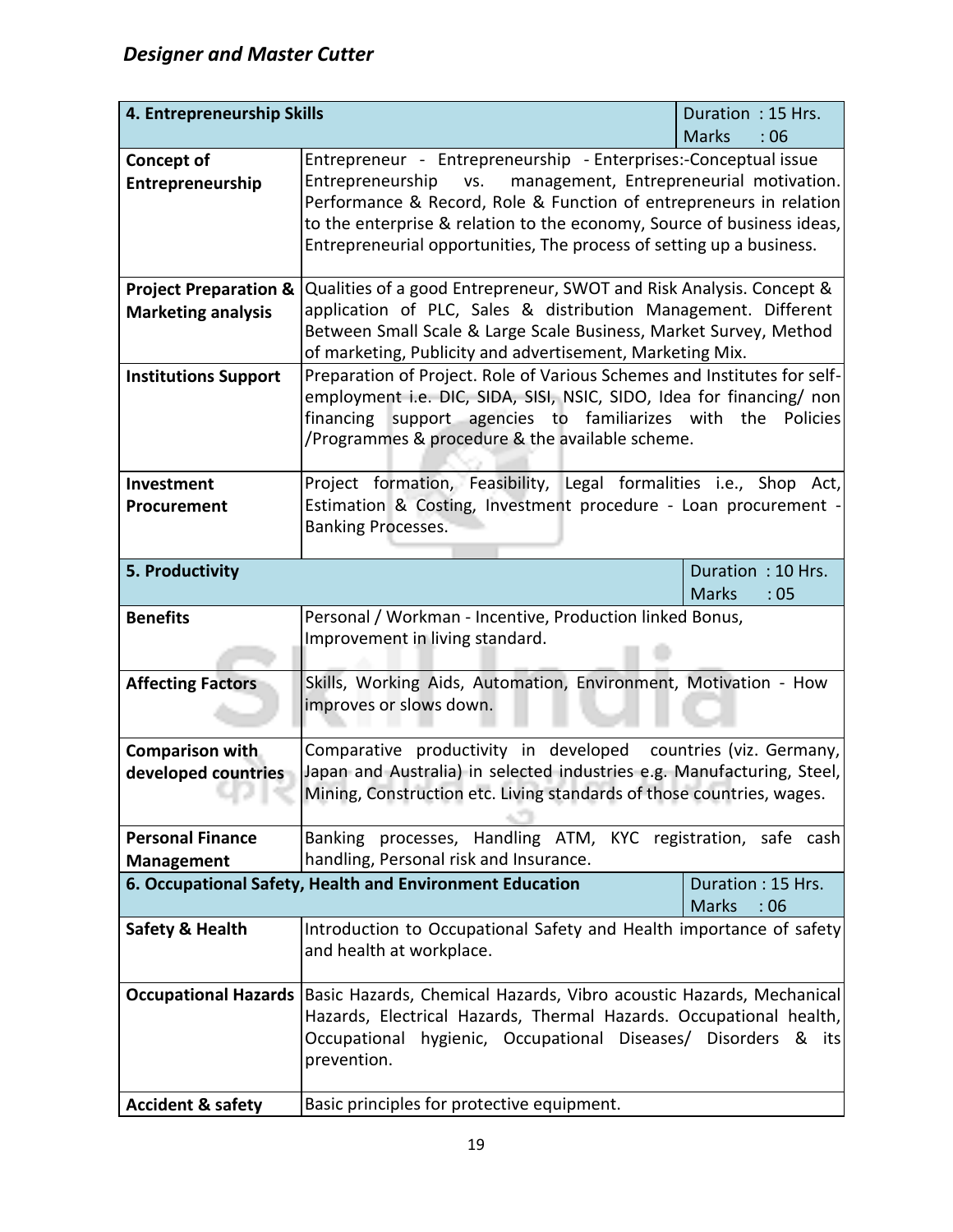|                                                                              | Accident Prevention techniques - control of accidents and safety                                                       |                     |  |  |  |  |  |  |
|------------------------------------------------------------------------------|------------------------------------------------------------------------------------------------------------------------|---------------------|--|--|--|--|--|--|
|                                                                              | measures.                                                                                                              |                     |  |  |  |  |  |  |
| <b>First Aid</b>                                                             | Care of injured & Sick at the workplaces, First-Aid & Transportation of                                                |                     |  |  |  |  |  |  |
|                                                                              | sick person.                                                                                                           |                     |  |  |  |  |  |  |
|                                                                              |                                                                                                                        |                     |  |  |  |  |  |  |
| <b>Basic Provisions</b>                                                      | Idea of basic provision legislation of India.                                                                          |                     |  |  |  |  |  |  |
|                                                                              | safety, health, welfare under legislative of India.                                                                    |                     |  |  |  |  |  |  |
|                                                                              |                                                                                                                        |                     |  |  |  |  |  |  |
| Ecosystem                                                                    | Introduction to Environment. Relationship between Society and<br>Environment, Ecosystem and Factors causing imbalance. |                     |  |  |  |  |  |  |
|                                                                              |                                                                                                                        |                     |  |  |  |  |  |  |
| <b>Pollution</b>                                                             | Pollution and pollutants including liquid, gaseous, solid and hazardous                                                |                     |  |  |  |  |  |  |
|                                                                              | waste.                                                                                                                 |                     |  |  |  |  |  |  |
|                                                                              |                                                                                                                        |                     |  |  |  |  |  |  |
| <b>Energy Conservation</b>                                                   | Conservation of Energy, re-use and recycle.                                                                            |                     |  |  |  |  |  |  |
| <b>Global warming</b>                                                        | Global warming, climate change and Ozone layer depletion.                                                              |                     |  |  |  |  |  |  |
| <b>Ground Water</b>                                                          | Hydrological cycle, ground and surface water, Conservation and                                                         |                     |  |  |  |  |  |  |
|                                                                              | Harvesting of water.                                                                                                   |                     |  |  |  |  |  |  |
| <b>Environment</b>                                                           |                                                                                                                        |                     |  |  |  |  |  |  |
| Right attitude towards environment, Maintenance of in -house<br>environment. |                                                                                                                        |                     |  |  |  |  |  |  |
| 7. Labour Welfare Legislation                                                |                                                                                                                        | Duration: 05 Hrs.   |  |  |  |  |  |  |
|                                                                              |                                                                                                                        | <b>Marks</b><br>:03 |  |  |  |  |  |  |
| <b>Welfare Acts</b>                                                          | Benefits guaranteed under various acts- Factories Act, Apprenticeship                                                  |                     |  |  |  |  |  |  |
|                                                                              | Act, Employees State Insurance Act (ESI), Payment Wages Act,                                                           |                     |  |  |  |  |  |  |
|                                                                              | Employees Provident Fund Act, The Workmen's compensation Act.                                                          |                     |  |  |  |  |  |  |
| 8. Quality Tools                                                             |                                                                                                                        | Duration: 10 Hrs.   |  |  |  |  |  |  |
|                                                                              |                                                                                                                        | <b>Marks</b><br>:05 |  |  |  |  |  |  |
|                                                                              | Quality Consciousness   Meaning of quality, Quality characteristic.                                                    |                     |  |  |  |  |  |  |
| <b>Quality Circles</b>                                                       | Definition, Advantage of small group activity, objectives of quality                                                   |                     |  |  |  |  |  |  |
|                                                                              | Circle, Roles and function of Quality Circles in Organization, Operation                                               |                     |  |  |  |  |  |  |
|                                                                              | of Quality circle. Approaches to starting Quality Circles, Steps for                                                   |                     |  |  |  |  |  |  |
|                                                                              | continuation Quality Circles.                                                                                          |                     |  |  |  |  |  |  |
|                                                                              |                                                                                                                        |                     |  |  |  |  |  |  |
| <b>Quality Management</b>                                                    | Idea of ISO 9000 and BIS systems and its importance in maintaining                                                     |                     |  |  |  |  |  |  |
| <b>System</b>                                                                | qualities.                                                                                                             |                     |  |  |  |  |  |  |
| <b>House Keeping</b>                                                         | Purpose of House-keeping, Practice of good Housekeeping.                                                               |                     |  |  |  |  |  |  |
|                                                                              |                                                                                                                        |                     |  |  |  |  |  |  |
| <b>Quality Tools</b>                                                         | Basic quality tools with a few examples.                                                                               |                     |  |  |  |  |  |  |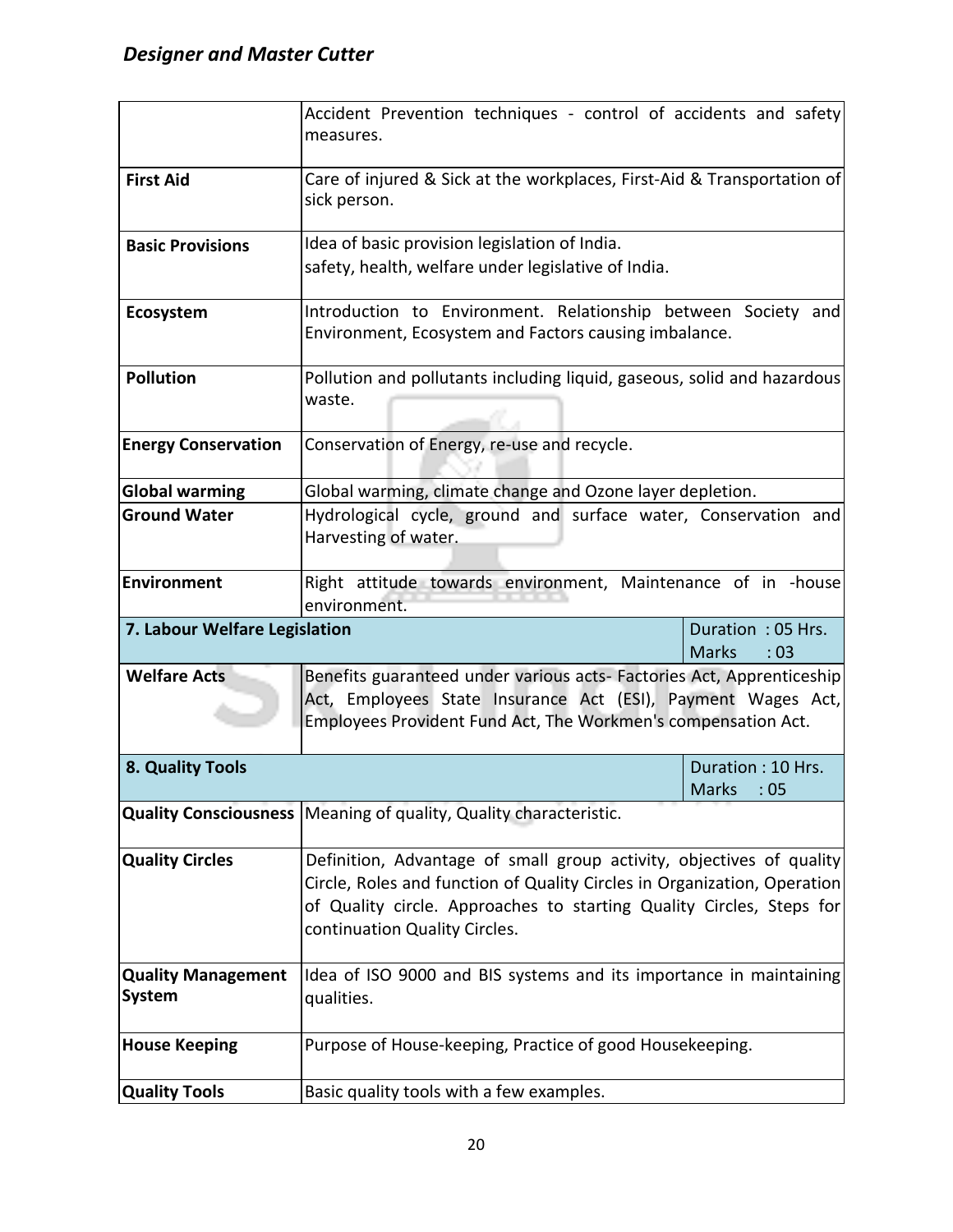## **10. DETAILS OF COMPETENCIES (ON-JOBTRAINING)**

The **competencies/ specific outcomes** on completion of On-Job Training are detailed below: -

#### **Block – I**

- 1. Practice and understand precautions to be followed while working with different scissors, needles and irons for ironing fabrics.
- 2. Prepare different types of documentation as per industrial need by different methods of recording information.
- 3. Recognize & comply safe working practices, environment regulation and housekeeping.
- 4. Select and ascertain measuring instrument and measure dimension of components and record data.
- 5. Explain the concept in productivity, quality tools, and labour welfare legislation and apply such in day to day work to improve productivity & quality.
- 6. Explain energy conservation, global warming and pollution and contribute in day to day work by optimally using available resources.
- 7. Explain personnel finance, entrepreneurship and manage/organize related task in day to day work for personal & societal growth.
- 8. Plan and organize the work related to the occupation.
- 9. Explain trade terminology.
- 10. Prepare sample pieces of machine & hand stiches.
- 11. Perform sewing machine operation. Dismantle and assemble sewing machine. Check functions and oiling of sewing machines
- 12. Use trade related tools.
- 13. Explain trade terminology.
- 14. Draft, make different type of basic paper pattern.
- 15. Design, & Cut Frocks Skirts Nighties, Housecoat, Ladies Jackets, Gents' shirt, Safari suit, Jeans (gents & Ladies)
- 16. Identify& handle different type of fabrics and texture. Plan & select colour combination.
- 17. Press cotton, terylene and silk garments.

#### **Note:**

1. Industry must ensure that above mentioned competencies are achieved by the trainees during their on job training.

2. In addition to above competencies/ outcomes industry may impart additional training relevant to the specific industry.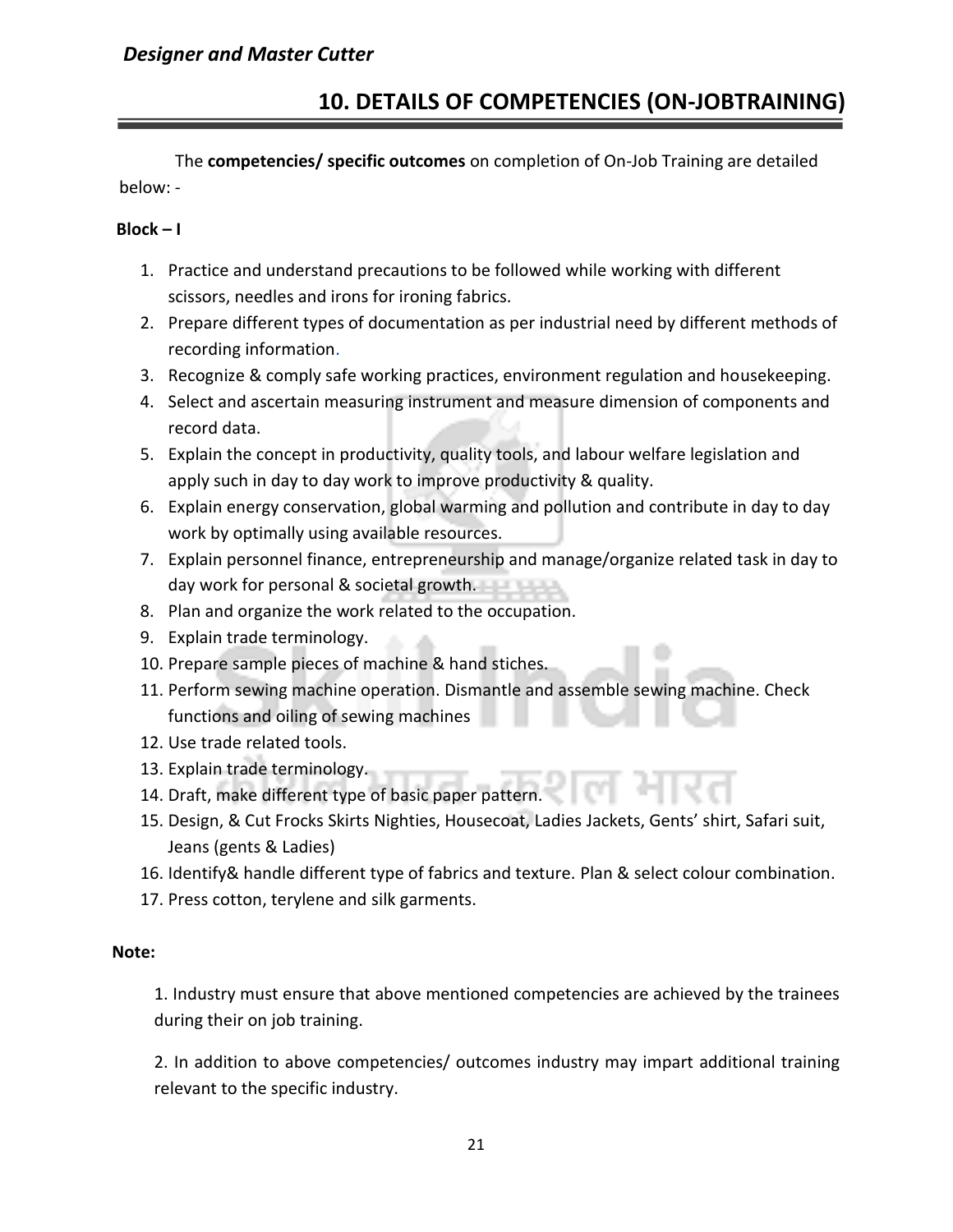## INFRASTRUCTURE FOR PROFESSIONAL SKILL & PROFESSIONAL KNOWLEDGE

| <b>DESIGNER AND MASTER CUTTER</b>                                                     |                                                 |                       |                |  |  |  |  |  |  |
|---------------------------------------------------------------------------------------|-------------------------------------------------|-----------------------|----------------|--|--|--|--|--|--|
| LIST OF TOOLS AND EQUIPMENT for Basic Training (For 20 Apprentices)                   |                                                 |                       |                |  |  |  |  |  |  |
| A. TRAINEES TOOL KIT (For each additional unit trainees tool kit Sl. 1-18 is required |                                                 |                       |                |  |  |  |  |  |  |
| additionally)                                                                         |                                                 |                       |                |  |  |  |  |  |  |
| SI.                                                                                   | <b>Name of the Tool &amp; Equipments</b>        | <b>Specification</b>  | Quantity       |  |  |  |  |  |  |
| no.                                                                                   |                                                 |                       |                |  |  |  |  |  |  |
| 1.                                                                                    | <b>Measuring Tape</b>                           | 150 cm                | 20 nos.        |  |  |  |  |  |  |
| 2.                                                                                    | Seam Ripper                                     |                       | 20 nos.        |  |  |  |  |  |  |
| 3.                                                                                    | Thimble                                         |                       | 20 nos.        |  |  |  |  |  |  |
| 4.                                                                                    | Drafting Card Scale(set of six scales)          |                       | 20 nos.        |  |  |  |  |  |  |
| 5.                                                                                    | <b>Tailors Square</b>                           |                       | 20 nos.        |  |  |  |  |  |  |
| 6.                                                                                    | French Curve Set                                |                       | 20 nos.        |  |  |  |  |  |  |
| 7.                                                                                    | <b>Thread Cutter</b>                            |                       | 20 nos.        |  |  |  |  |  |  |
| 8.                                                                                    | <b>Scale Plastic</b>                            | 24''                  | 20 nos.        |  |  |  |  |  |  |
| 9.                                                                                    | Paper Cutter                                    |                       | 04 nos.        |  |  |  |  |  |  |
| 10.                                                                                   | Loop turner                                     |                       | 20 nos.        |  |  |  |  |  |  |
| 11.                                                                                   | Pencil                                          |                       | 20 nos.        |  |  |  |  |  |  |
| 12.                                                                                   | Eraser                                          |                       | 20 nos.        |  |  |  |  |  |  |
| 13.                                                                                   | Sharpener                                       |                       | 20 nos.        |  |  |  |  |  |  |
| 14.                                                                                   | <b>Bobbin Case</b>                              |                       | 20 nos.        |  |  |  |  |  |  |
| 15.                                                                                   | <b>Bobbin</b>                                   |                       | 20 nos.        |  |  |  |  |  |  |
| 16.                                                                                   | Note Book                                       |                       | 20 nos.        |  |  |  |  |  |  |
| 17.                                                                                   | Nose Mask                                       |                       | 20 nos.        |  |  |  |  |  |  |
| 18.                                                                                   | <b>Magnetic Tweezers</b><br><b>COL</b>          | As per<br>requirement |                |  |  |  |  |  |  |
| 19.                                                                                   | <b>Machine Needles</b>                          |                       | As per         |  |  |  |  |  |  |
|                                                                                       |                                                 |                       | requirement    |  |  |  |  |  |  |
| 20.                                                                                   | <b>Hand Needles</b>                             |                       | As per         |  |  |  |  |  |  |
|                                                                                       |                                                 |                       | requirement    |  |  |  |  |  |  |
| 21.                                                                                   | <b>Brown Paper</b>                              |                       | As per         |  |  |  |  |  |  |
|                                                                                       |                                                 |                       | requirement    |  |  |  |  |  |  |
| 22.                                                                                   | <b>Drafting Pins</b>                            |                       | As per         |  |  |  |  |  |  |
|                                                                                       |                                                 |                       | requirement    |  |  |  |  |  |  |
| 23.                                                                                   | <b>Tailors Chalk</b>                            |                       | As per         |  |  |  |  |  |  |
|                                                                                       |                                                 |                       | requirement    |  |  |  |  |  |  |
|                                                                                       | <b>B: INSTRUMENTS &amp; GENERAL SHOP OUTFIT</b> |                       |                |  |  |  |  |  |  |
| 24.                                                                                   | Pressing table                                  |                       | $\overline{2}$ |  |  |  |  |  |  |
| 25.                                                                                   | Blanket for padding as pressing table           |                       | 4              |  |  |  |  |  |  |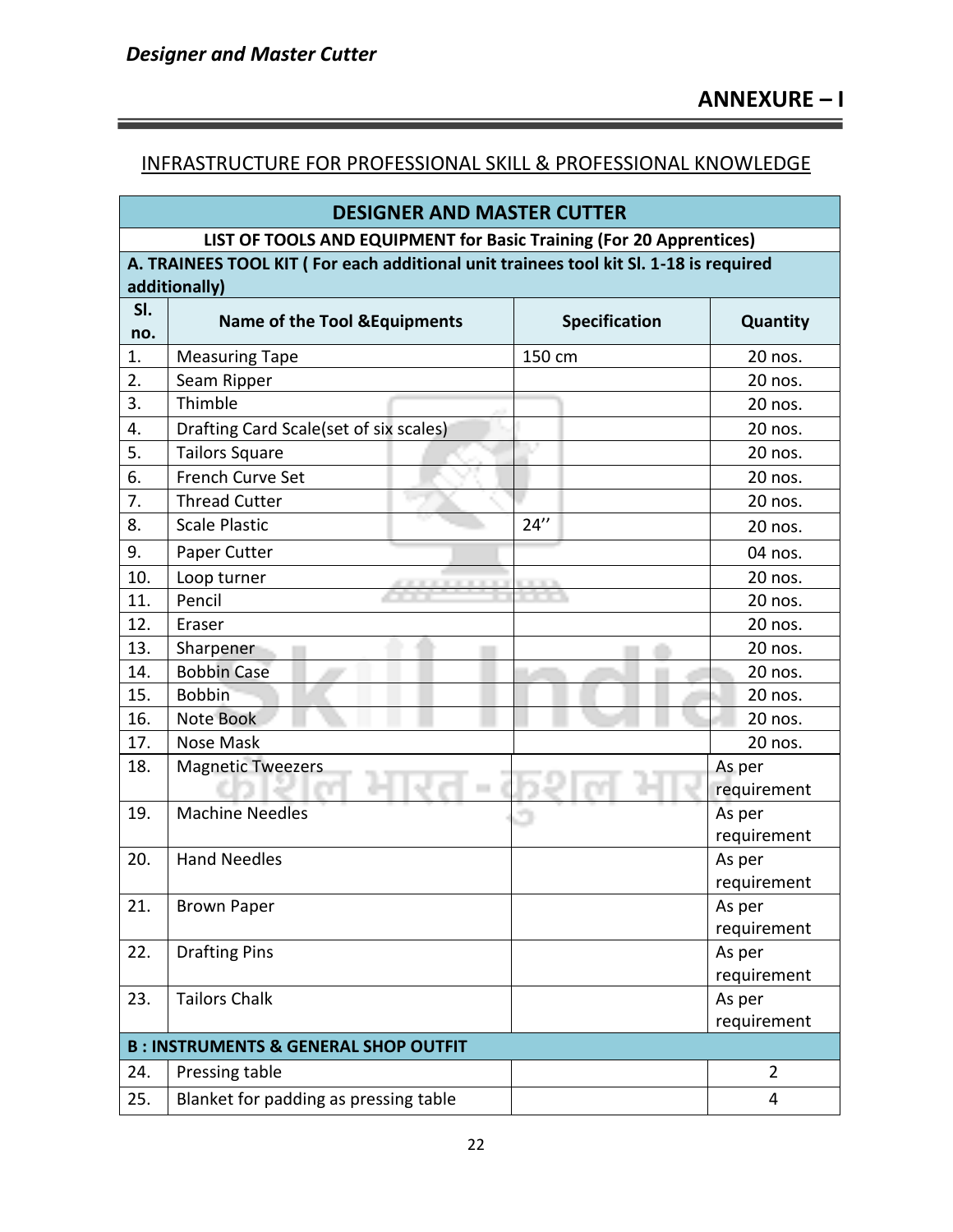| 26. | Electric automatic iron                                                             |                    | $\overline{2}$        |
|-----|-------------------------------------------------------------------------------------|--------------------|-----------------------|
| 27. | Electric automatic steam press                                                      |                    | $\overline{2}$        |
| 28. | Scissor                                                                             | 25 cm              | 20                    |
| 29. | Scissor                                                                             | 25 cm (right hand) | 20                    |
| 30. | Scissor                                                                             | 25 cm (left hand)  | 05                    |
| 31. | Pinking shear                                                                       |                    | 20                    |
| 32. | Tailors square                                                                      |                    | 20                    |
| 33. | Leg shaper                                                                          |                    | 20                    |
| 34. | Garment hanger (steel/wooden)                                                       |                    | As per<br>requirement |
| 35. | Drafting table                                                                      |                    |                       |
| 36. | Table sharpener                                                                     |                    | 01                    |
| 37. | Stools with adjustable height (one for each<br>machine) or chair with low back rest |                    | 16                    |
| 38. | Pattern punch                                                                       |                    | 04                    |
| 39. | Pattern notcher                                                                     |                    | 04                    |
| 40. | Pattern hanging hook                                                                |                    | 04                    |
| 41. | <b>Dummies ladies</b>                                                               |                    | 04                    |
| 42. | 医皮肤细胞炎<br>Stand for hanging dresses                                                 | <b>BUILDER</b>     | 01                    |
| 43. | Instructor table                                                                    |                    | 01                    |
| 44. | Instructor chair                                                                    |                    | 01                    |
| 45. | <b>Steel almirah</b>                                                                |                    | 02                    |
| 46. | White board with accessories                                                        |                    | 02                    |
| 47. | Display board covered with glass                                                    |                    | 04                    |
| 48. | Waste bin                                                                           |                    | 20                    |
| 49. | Screw driver set<br>a.<br>$\sim$                                                    |                    | 05                    |
| 50. | Duplex board<br>ъ<br>ъm                                                             | ÷.                 | T. L<br>02            |
| 51. | Pigeon hole almirah 10 lockers for<br>trainees                                      |                    | 02                    |
| 52. | Locks for above pigeon hole                                                         |                    | 20                    |
| 53. | Wall clock                                                                          |                    | As per<br>requirement |
| 54. | Calculator desk type                                                                |                    | 01                    |
| 55. | Machine attachments                                                                 |                    | As per                |
|     |                                                                                     |                    | requirement           |
| 56. | Rubber mat                                                                          |                    | As per                |
| 57. | sprayer                                                                             |                    | requirement<br>As per |
|     |                                                                                     |                    | requirement           |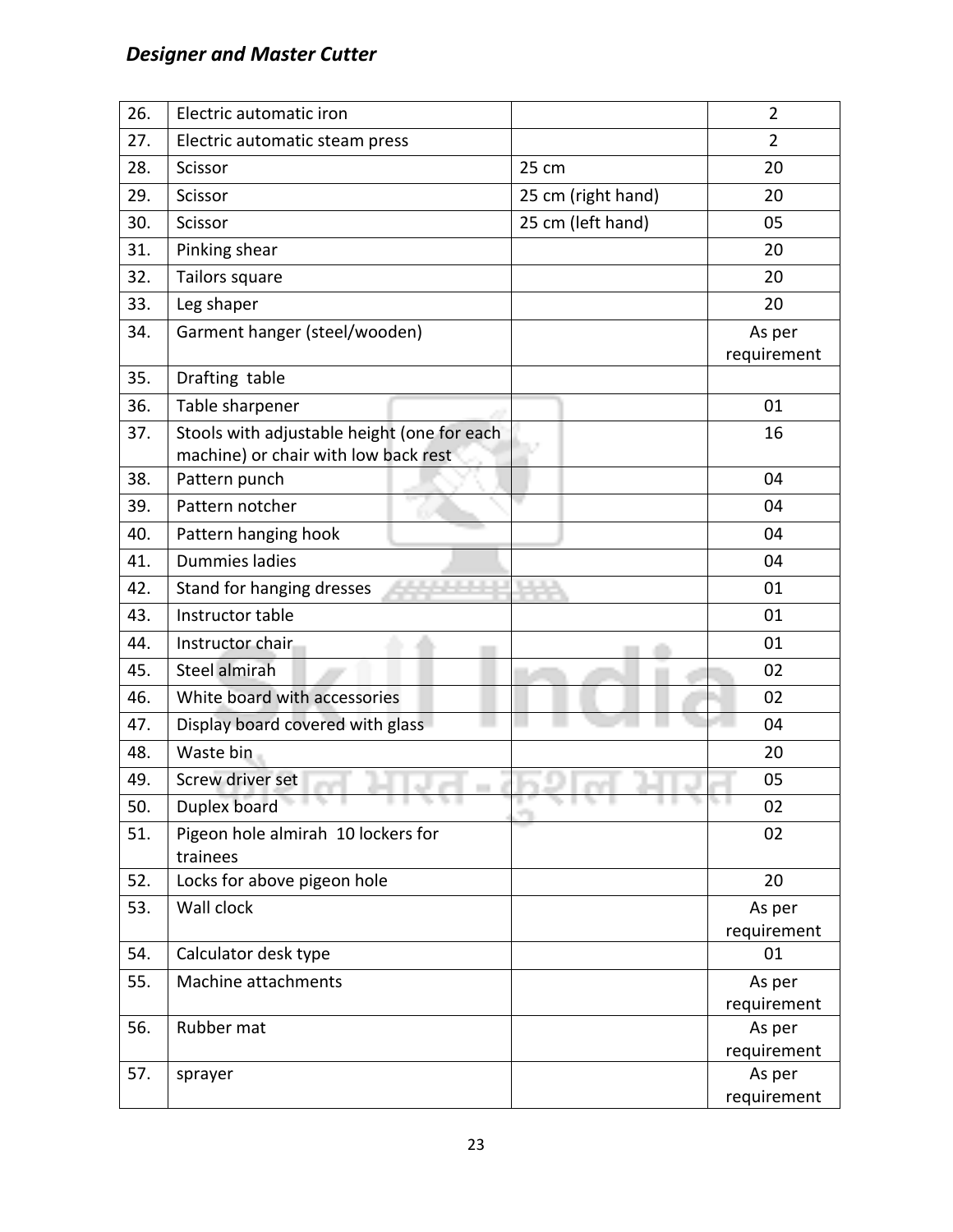| 58. | Air conditioner unit 2 ton capacity with   | As per      |
|-----|--------------------------------------------|-------------|
|     | stabilizers                                | requirement |
|     | <b>C: GENERAL MACHINERY INSTALLATIONS</b>  |             |
| 59. | Single needle lock stitch industrial model | 16 Nos.     |
| 60. | Over lock machine 3 thread                 | 02 no.      |
| 61. | Over lock machine 5 thread                 | 01 nos.     |
| 62. | Button hole machine                        | 01 no.      |
| 63. | <b>Button Fixing Machine</b>               | 01set       |
| 64. | Zigzag Multi Purpose Machine               | 01set       |
| 65. | Round Knife Cutting Machine                |             |



# Skill India कौशल भारत-कुशल भारत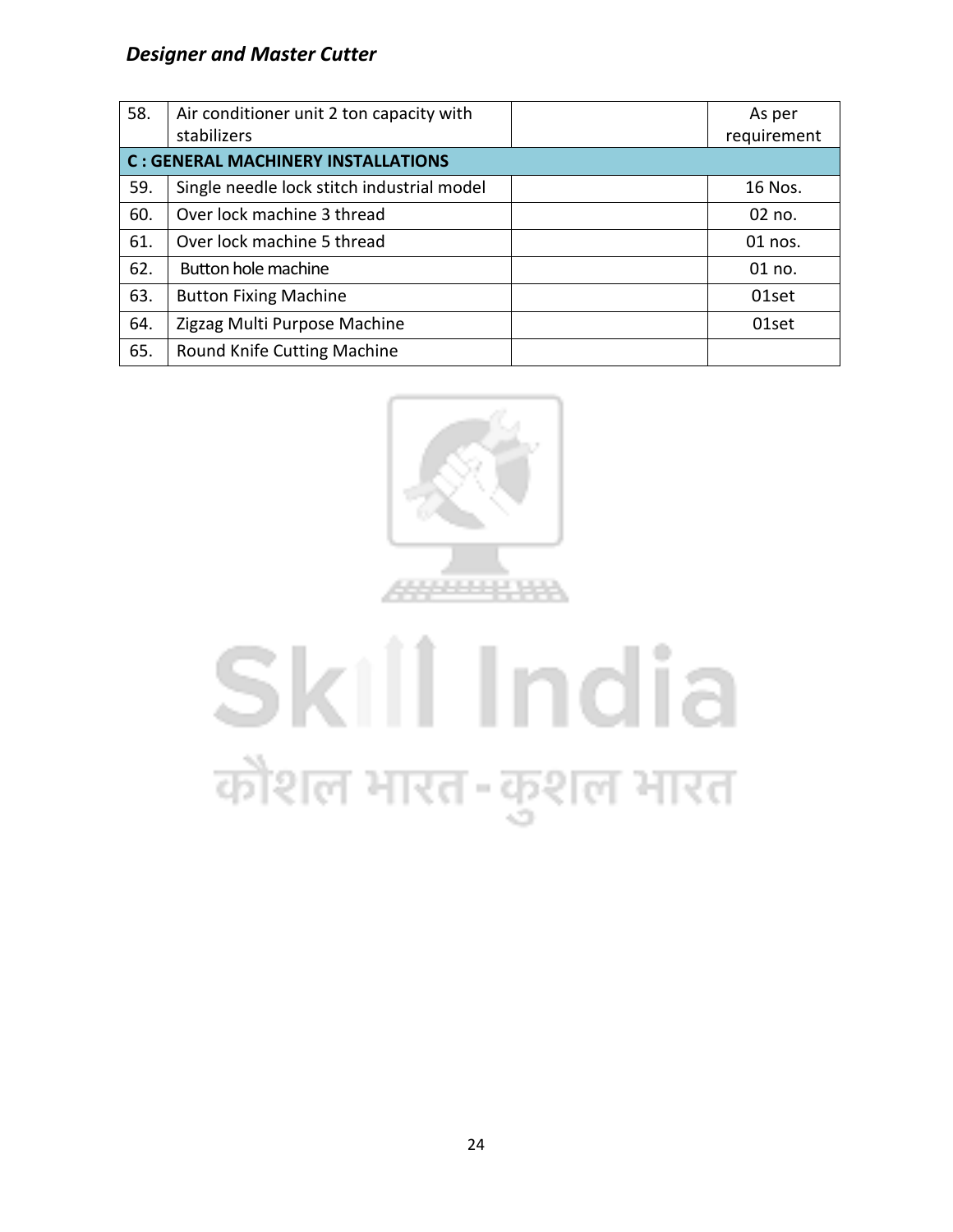| <b>TOOLS &amp; EQUIPMENTS FOR EMPLOYABILITY SKILLS</b> |                                                                                                                                                          |         |  |  |  |  |  |  |
|--------------------------------------------------------|----------------------------------------------------------------------------------------------------------------------------------------------------------|---------|--|--|--|--|--|--|
| SI. No.                                                | Name of the Equipment                                                                                                                                    |         |  |  |  |  |  |  |
| 1.                                                     | Computer (PC) with latest configurations and Internet connection with<br>standard operating system and standard word processor and<br>worksheet software |         |  |  |  |  |  |  |
| 2.                                                     | <b>UPS - 500VA</b>                                                                                                                                       |         |  |  |  |  |  |  |
| 3.                                                     | Scanner cum Printer                                                                                                                                      |         |  |  |  |  |  |  |
| 4.                                                     | <b>Computer Tables</b>                                                                                                                                   | 10 Nos. |  |  |  |  |  |  |
| 5.                                                     | <b>Computer Chairs</b>                                                                                                                                   | 20 Nos. |  |  |  |  |  |  |
| 6.                                                     | <b>LCD Projector</b>                                                                                                                                     |         |  |  |  |  |  |  |
| 7.                                                     | White Board 1200mm x 900mm                                                                                                                               | 1 No.   |  |  |  |  |  |  |
|                                                        |                                                                                                                                                          |         |  |  |  |  |  |  |

*Note: - Above Tools & Equipments not required, if Computer LAB is available in the institute.*

4444888888

# Skill India कौशल भारत-कुशल भारत